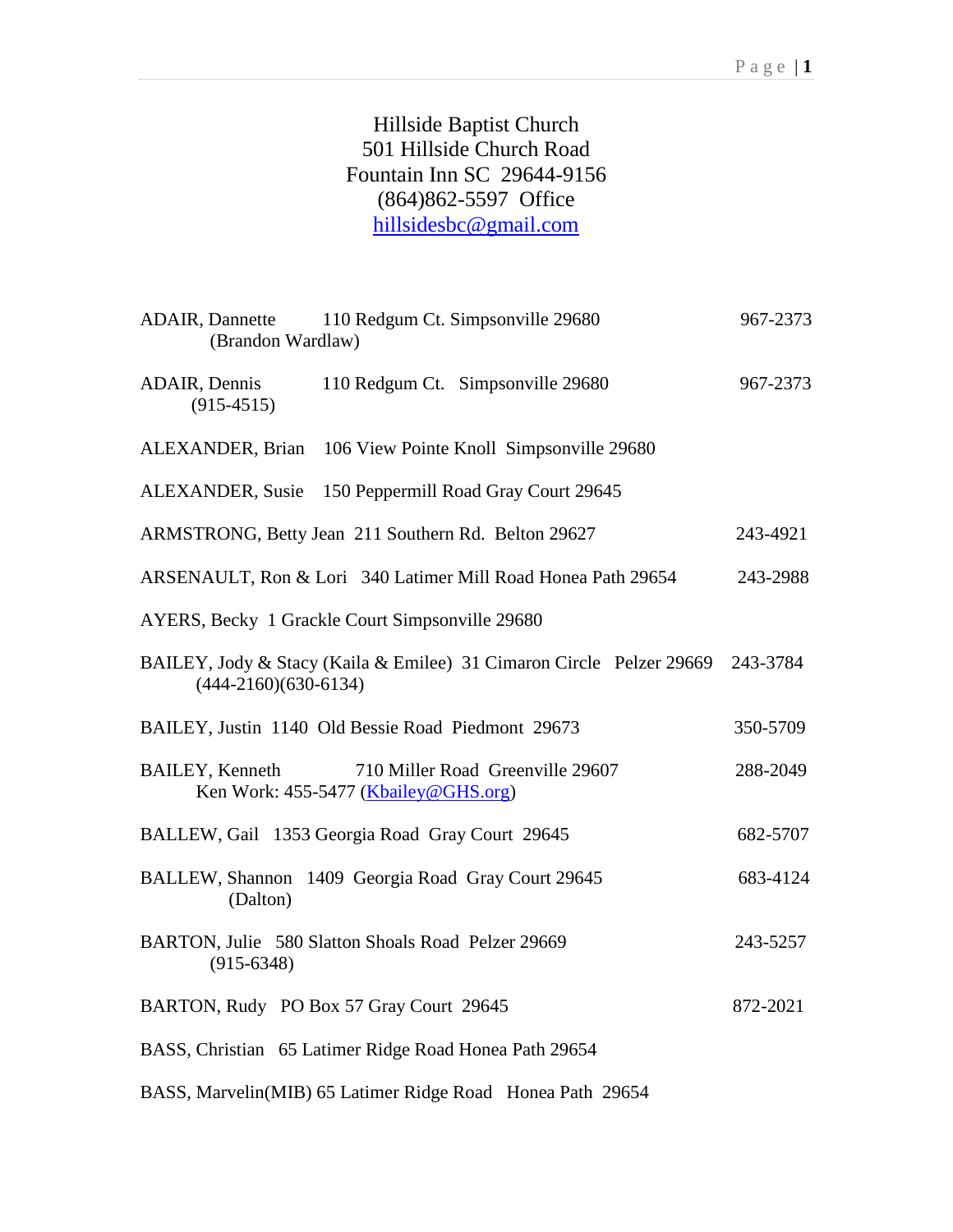| BEAMAN, Bobby & Mary Beth 718 Stockton Rd Fountain Inn 29644                                                                        | 862-1587 |
|-------------------------------------------------------------------------------------------------------------------------------------|----------|
| BEAMAN, Deane 198 Beech Branch Lane Gray Court 29645                                                                                | 575-4425 |
| BENNEFIELD, George & Nancy 735 Hillside Church Rd. Fountain Inn 29644 862-3092                                                      |          |
| BENNEFIELD, Jason & Rene 733 Hillside Church Rd. Ft.Inn29644                                                                        | 862-3211 |
| BENNEFIELD, Matthew 734 Hillside Church Road Fountain Inn 29644                                                                     |          |
| BEST, Georgia 18 Tamwood Circle Simpsonville 29680                                                                                  | 967-2971 |
| BISSETTE Jim & Lindsay 908 Davenport Rd Simpsonville 29680<br>(Jim-(208)-520-6674 Lindsay-(864)283-1719) (Kassy & Zachary)          |          |
| BLUNT, Bostin & Elizabeth 303 Tullyton Dr. Fountain Inn 29644<br>(Leilani, Keith)                                                   | 354-4324 |
| BOATWRIGHT, Richard Herb 104 Briar Ridge East Williamston 29697                                                                     | 847-1689 |
| BOREN, Linda (Smith) 14 Princess Drive Duncan 29334                                                                                 | 350-2523 |
| BRASHIER, Johnny 105 View Point Knoll Simpsonville 29680                                                                            | 979-1122 |
| BRIDGES, Wayne & Sherry 117 Farmwood Dr. Fountain Inn 29644<br>(350-9180) (350-9186) (Austin, Haley, Colin) (ssbridges@hotmail.com) |          |
| BRIDWELL, Chance 102 S. Birkenstock Dr. Simpsonville 29680                                                                          | 631-8899 |
| BROOKS, Michael & Rhonda 629 W. Ridgeway Rd. Honea Path 29654                                                                       | 243-2293 |
| BROOKS, Stacy & LeAnne 851 Nash Mill Road Fountain Inn 29644                                                                        | 918-5320 |
| BROWN, Jami 222 Wadmalaw Drive Piedmont 29673                                                                                       | 320-8517 |
| BRYANT, Chris & Christy                                                                                                             |          |
| CALVERT, Clifton Jr. 146 Peden Rd. Fountain Inn 29644                                                                               |          |
| CARMACK, Cody & Amy(Weathers) 100 Weathers Drive Fountain Inn 29644                                                                 |          |

CARPENTER, Kathy (Smith) 313 Hillside Church Road Fountain Inn 29644

 $(318)505-8005 - \text{Cody}$   $(864)982-6415$  - Amy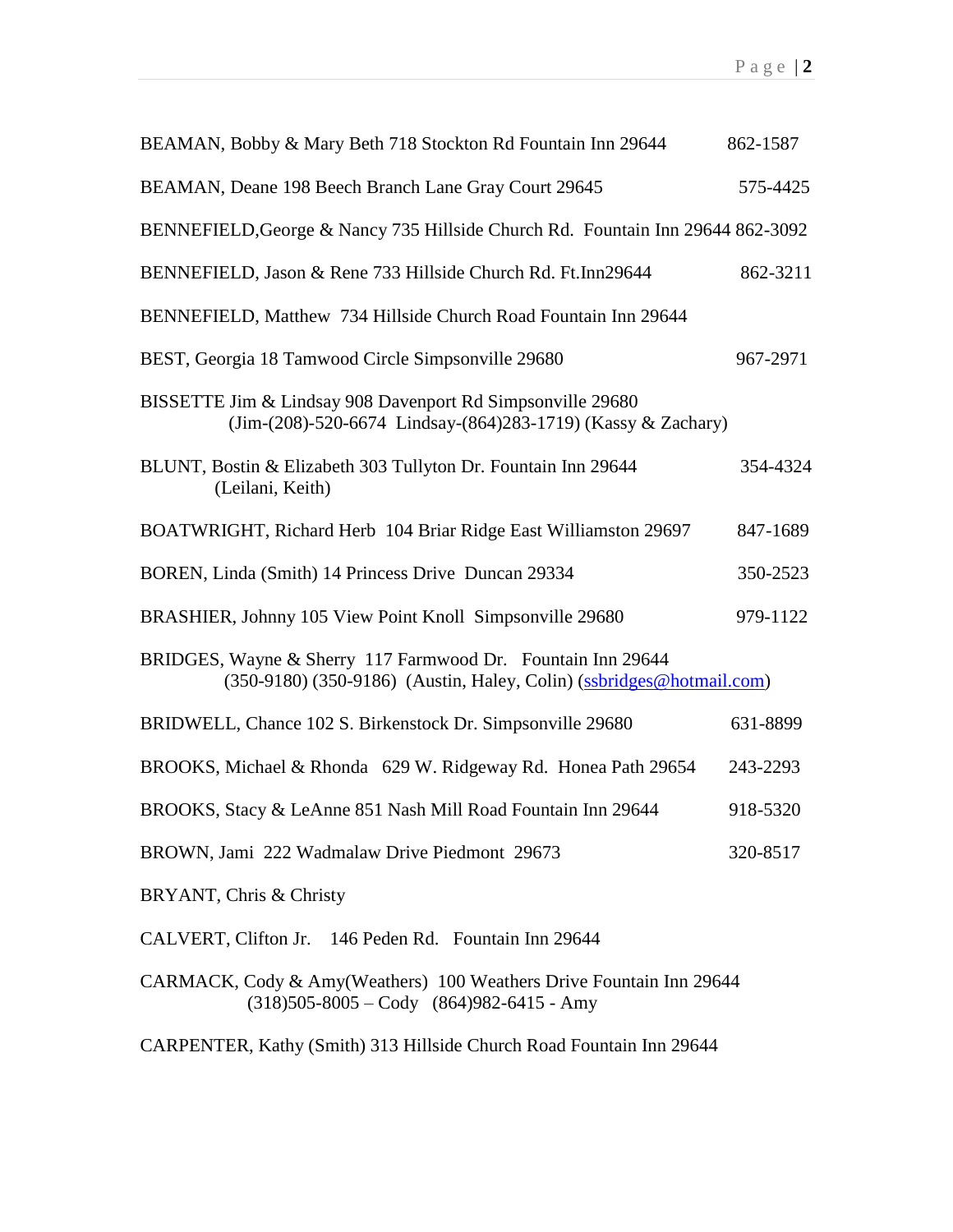| CASHION, Rachel 195 Wasson Way Simpsonville 29680<br>(Bethany & Brandon)                  | 752-5944 |
|-------------------------------------------------------------------------------------------|----------|
| CASHION, Patricia 194 Wasson Way Simpsonville 29680                                       |          |
| CHRISTOPHER, Darryl & Suzzy 6498 Hwy. 565 Clinton 29325                                   | 444-5329 |
| COCKRUM, Shirley 514 Agewood Dr. Simpsonville 29680                                       | 918-3780 |
| COOKE, John 118 Fair Lane Fountain Inn 29644                                              | 414-9288 |
| COOLEY, Amanda 318 Hillside Church Road Fountain Inn 29644<br>(Noah Cannon)               | 901-8101 |
| COOLEY, Doug 4 Charlie Way Fountain Inn 29644<br>(Trey, Jacob)                            |          |
| COOLEY, Jesse                                                                             |          |
| COOLEY, John & Molly (Beaman) 269 Skillet Rd Waterloo 29384                               | 677-3838 |
| COOLEY, Leon & Carole (Smith) 324 Hillside Church Rd Ft. Inn 29644                        | 862-2208 |
| COOPER, Brittany (Masters) 54 Laurenville Lane Simpsonville 29680                         |          |
| CRAIGO, Agnes Ann "Nancy" 663 Slatton Shoals Rd. Pelzer 29669                             | 243-9154 |
| CRAIGO, Avery & Leigh 532 Forest Lane Belton 29627                                        | 607-4976 |
| CRAIGO, Chris 115 Craigo Rd Fountain Inn 29644                                            | 395-8943 |
| CRAIGO, Henry & Pauline 111 Craigo Rd. Fountain Inn 29644<br>$(420-8595)$ $(884-1368)$    |          |
| CRAIGO, Ralph 117 Craigo Rd. Fountain Inn 29644                                           | 608-2521 |
| CRAIGO, Rebecca 1405 Bluff Rd. Gray Court 29645<br>(Caleb, Brittany) (abcraigo1@aol.com)  | 683-4853 |
| CRAIGO, Robbie & Rachel(Ledford) 290 Williams Rd. Pelzer 29669                            | 243-2880 |
| CRAIGO, Todd 121 Craigo Rd. Fountain Inn 29644                                            | 862-3522 |
| CRAWFORD, Steve & Tammy 17538 Hwy. 76 W Honea Path 29654<br>$(245-1398)(245-2079)$ (Jake) |          |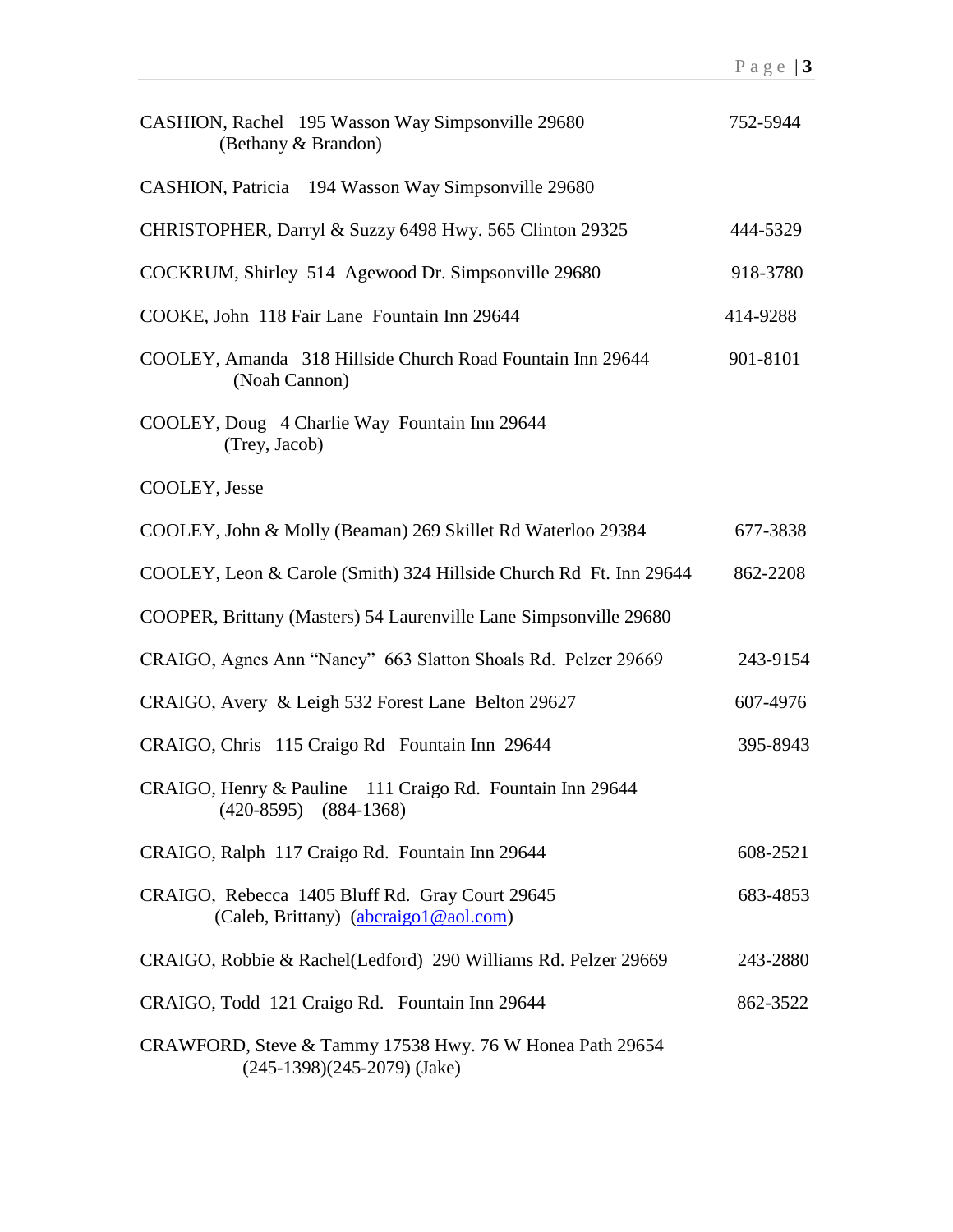| CULBERTSON, Eddie & Lynn 414 Chosen Dr. Fountain Inn 29644                                                  | 862-5286 |
|-------------------------------------------------------------------------------------------------------------|----------|
| CULPEPPER, Chris 22 Tamwood Circle Simpsonville 29680                                                       |          |
| DARNELL, Greg 1528 Holiday Dam Road Belton 29627                                                            | 338-310  |
| DAMOTTA, Tina 321 Flat Rock Honea Path 29654                                                                | 430-8130 |
| DAVENPORT, Kelly 223 Wildwood Farms Rd Gray Court 2964<br>(Kelsey)                                          | 270-1620 |
| DAVENPORT, Dawn 428 Fairview Street Armstrong Apt. Ft.Inn 29644                                             |          |
| DAVIS, Junior & Patricia 226 Fairfield Dr. Mauldin 29662                                                    | 963-9680 |
| DEJONG, Matthew & Heather 122 Old McKittrick Bridge Rd. Ft.Inn 29644                                        |          |
| DICKERSON, Jesse Mae 427 Fairview St. Apt. 71-39 Ft. Inn 29644                                              | 862-5133 |
| ENGLISH, Mark & Angie 514 Agewood Dr. Simpsonville 29680<br>202-5774- Angie 616-4937 – Mark (Kara Fuller)   |          |
| EVANS, William 238 Pasture Drive Gray Court 29645                                                           | 862-4262 |
| FEETE, Scott 325 McCullough School Rd Honea Path 29654<br>(Immanuel)                                        | 557-0862 |
| FEMENELLA, James & Patricia120 Karla Court Ft. Inn 29644<br>(Mikala, Ayana)                                 | 862-4349 |
| GARRETT, Dicky & Linda (Walton) 700 Ben Taylor Rd. Ft.Inn 29644<br>$(360-6740)(360-6741)$ $(BCWMOM@cs.com)$ | 862-3163 |
| GARRETT, Linda 115 Dean Woods Rd. Fountain Inn 29644                                                        | 862-3289 |
| GILBERT, Judy                                                                                               | 451-3505 |
| GODFREY, Tedi 105 Quercus Run Fountain Inn 29644                                                            | 862-9775 |
| GODFREY, Thomas and Linda 105 Quercus Run Fountain Inn 29644                                                | 862-9775 |
| GOODWIN, Chris & Kim 31 Aeronca Road Belton 29627<br>$(616-7107)(616-9468)$                                 |          |
| GOWAN, Iris (Kacy) 174 Peden Rd. Fountain Inn 29644                                                         | 862-5494 |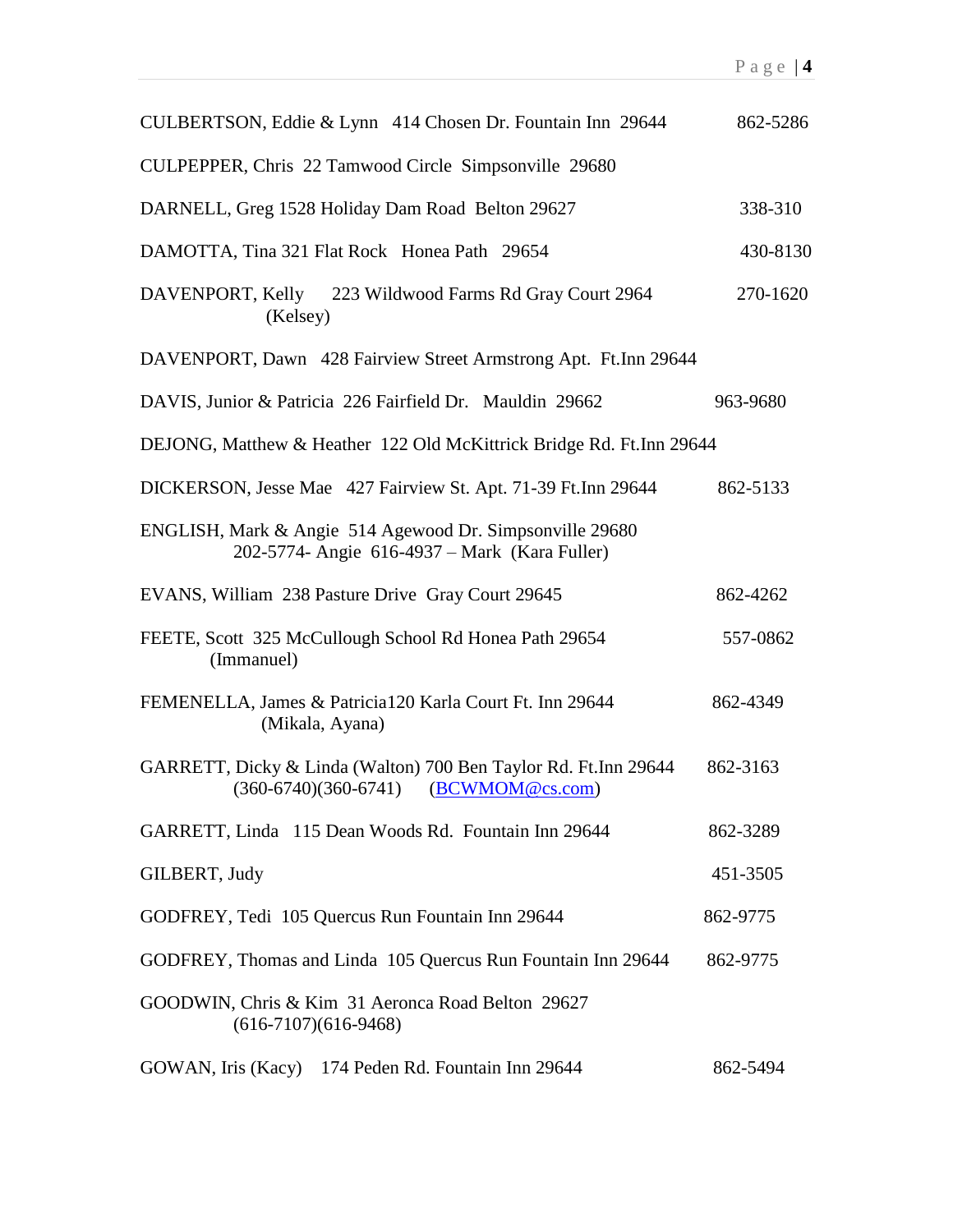| GREEN, Deborah 16 Feltrer Lane Fountain Inn 29644                                                    | 630-4538 |
|------------------------------------------------------------------------------------------------------|----------|
| 40 Stroup Ct. Waterloo 29384<br><b>GREEN, Steve</b>                                                  | 677-3056 |
| GREEN, Cindy                                                                                         |          |
| GREENE, David & Fredda (Katelyn)1134 Dunklin Bridge Rd.<br>Fountain Inn 29644                        | 243-9529 |
| GREENE, Perry & Doris 1136 Dunklin Bridge Rd. Fountain Inn 29644                                     | 243-3599 |
| GREENE, Richard 1136 Dunklin Bridge Rd. Fountain Inn 29644                                           | 243-3599 |
| GUNTER, Jack & Dorett 249 South Moore Rd. Fountain Inn 29644<br>(Elena, Kes) (www.ddg99@netzero.com) | 862-4045 |
| GUNTER, Thomas 501 McKittrick Bridge Rd. Fountain Inn 29644                                          | 862-4594 |
| HAMMOND, Pam 504 McKittrick Bridge Rd. Fountain Inn 29644                                            | 862-6834 |
| HANLEY, George 109 South Moore Rd. Fountain Inn 29644                                                |          |
| HARGET, Roxanne(Craigo) 109 Craigo Rd. Fountain Inn 29644                                            | 918-2267 |
| HARPER, Ursula 103 Gault Street Fountain Inn 29644                                                   | 567-7383 |
| HARRISON, Donelda 834 Swallow Dr. Fountain Inn 29644                                                 | 601-9071 |
| HARRISON, Jean 844 Swallow Dr. Fountain Inn 29644<br>$(525-6253)$                                    | 498-7510 |
| HARTZELL, Kevin 515 McKittrick Bridge Rd. Fountain Inn 29644                                         | 409-1063 |
| HAYES, Lisa(McLaughlin) 7 Copper Knoll Circle Simpsonville 29681                                     | 517-5848 |
| HEDDEN, Mykel (Thompson) 455 Terry Road Fountain Inn 29644                                           |          |
| HENDRIX, Alicia 259 Sweetwater Rd. Fountain Inn 29644                                                | 243-4594 |
| HENDRIX, Andrew 259 Sweetwater Rd. Fountain Inn 29644                                                | 243-4594 |
| HENDRIX, Cathy 259 McKittrick Bridge Road Fountain Inn 29644                                         | 361-0439 |
| HENDRIX, Faye 423 McKittrick Bridge Rd. Fountain Inn 29644                                           | 862-4833 |
| HENDRIX, Jimmy 313McKittrick Bridge Rd Fountain Inn 29644                                            | 449-6859 |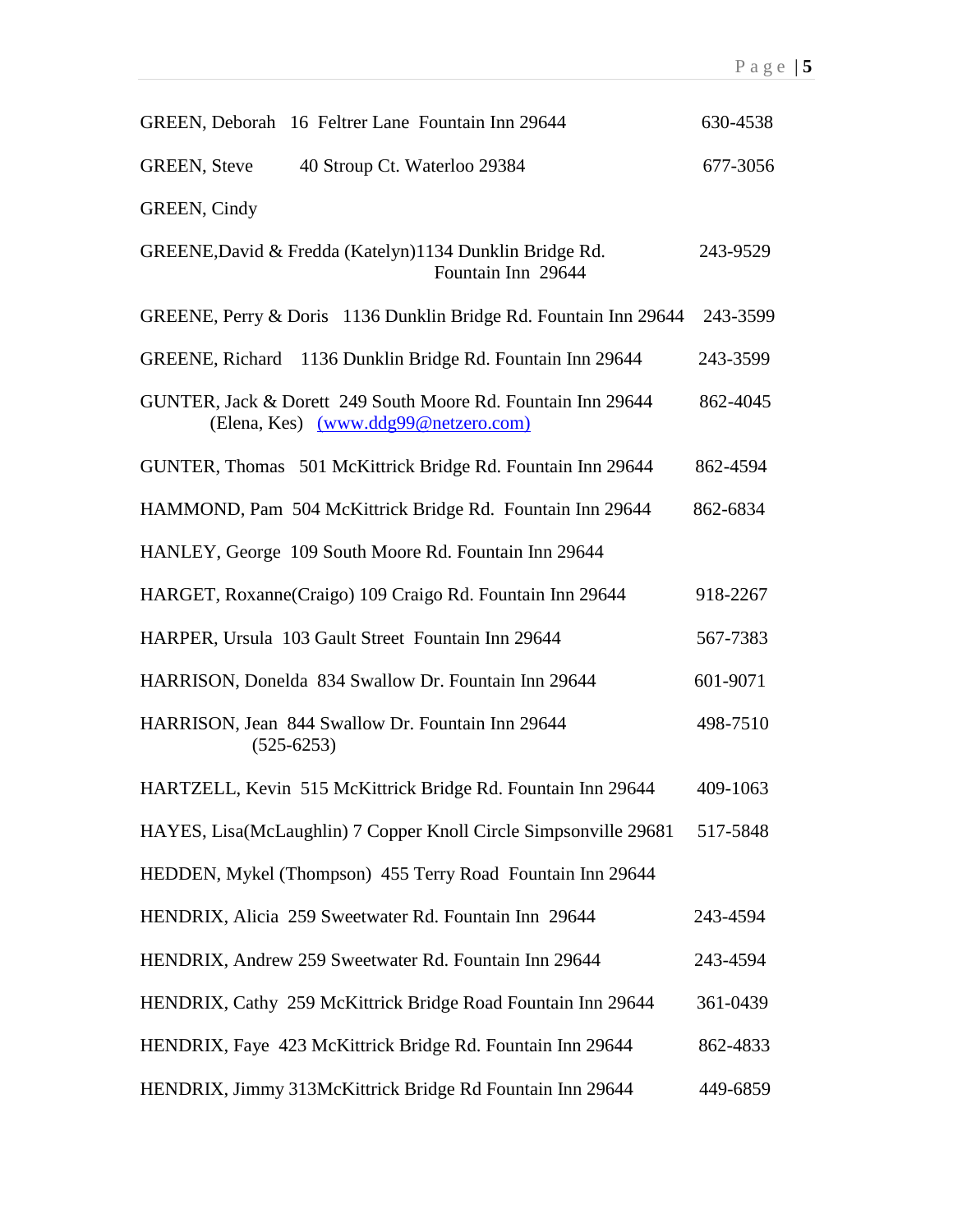| HERNDON, Fran(Lamica) 509 McKittrick Bridge Rd. FT. Inn29644<br>$(982-1326)$                                            | 862-3908 |
|-------------------------------------------------------------------------------------------------------------------------|----------|
| HITT, Mary Jo 1119 Dunklin Bridge Rd. Fountain Inn 29644                                                                | 243-5549 |
| HOLCOMBE, Misty 133 Quarry Road Gray Court 29645                                                                        | 876-9966 |
| HOLCOMBE, Roy & Shirley 514 Smith Grove Road Easley 29640<br>$238-5414 - Roy$ 419-3314 - Shirley                        |          |
| HOLDEN, Cathy 286 Carr Road Piedmont 29673                                                                              | 277-0476 |
| HOLT, Payton 7 Ladybird Court Simpsonville 29680                                                                        |          |
| HUFF, Matt & Sabrina 420 Piedmont Hwy. Piedmont 29673                                                                   | 351-9958 |
| JONES, Willie 415 Stockton Rd. Fountain Inn 29644                                                                       | 862-3086 |
| JOURDAIN, Kelly 304 Tall Pines Road Fountain Inn 29644                                                                  | 399-2290 |
| KAY, Bobby & Kimberly P.O. Box 861 Fountain Inn 29644<br>Lake View Terr.                                                |          |
| KAY, Whitney 2 Baldwin Pines Ct. S'ville 29680                                                                          | 420-9254 |
| KELLY, Bonnie(Thomas) 422 Cedar Falls Rd. Fountain Inn 29644                                                            | 243-2648 |
| KIRBY, Eddie & Mary Ann 212 Richardson Rd. Simpsonville 29680                                                           | 963-5946 |
| KNIGHT, Tammy 112 McKittrick Bridge Rd. Fountain Inn 29644                                                              | 608-9588 |
| KNOX Dale & Vicki 105 View Point Knoll Simpsonville 29680<br>$(Dale - 979-1124 \text{ Vicki} - 354-3000)$               |          |
| KORNEGAY, Melvin & Dixie(Couch)97 Majestic Ct.Gray Court 29645 575-2799<br>(684-5432) (901-2199) (DLCK0244@prtcnet.com) |          |
| LAMICA, Mike 103 Old McKittrick Bridge Rd. Ft. Inn 29644<br>(509 McKittrick Bridge Rd. Ft. Inn 29644-Mailing Address)   | 243-3692 |
| LANE, Kevin 134 Woods Road Fountain Inn 29644<br>(Jay, Amanda)                                                          | 409-0786 |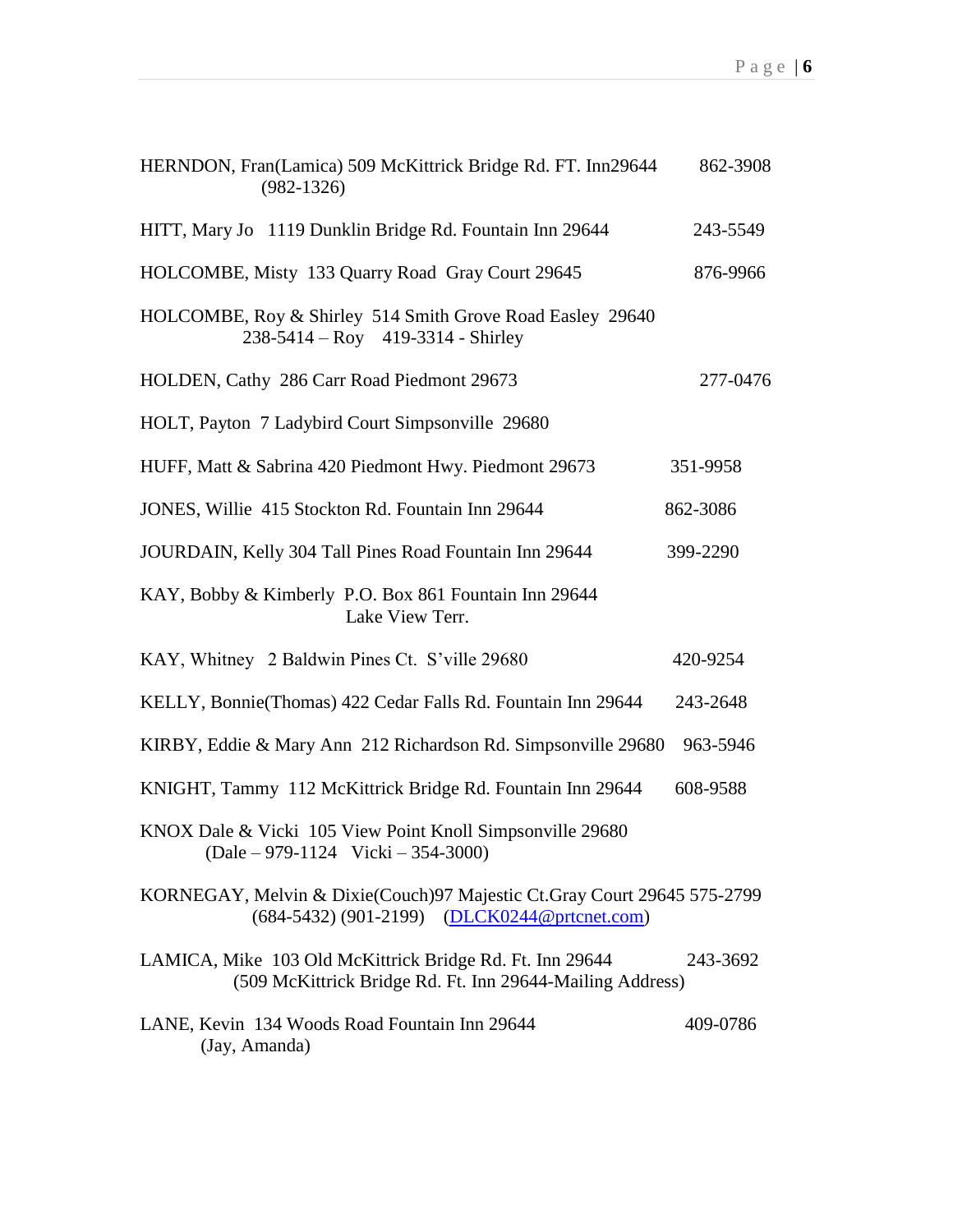| LAUPER, Ryan & Elizabeth 225 Fairfield Dr. Mauldin 29662<br>(Arianna, Riley)           | 962-0879        |
|----------------------------------------------------------------------------------------|-----------------|
| LEDFORD, Al & Rheda 24 Dacus Drive Greenville 29605                                    | 277-9459        |
| LEDFORD, Toby 24 Dacus Drive Greenville 29605                                          |                 |
| LEOPARD, Linda P.O. Box 1842 Fountain Inn 29644<br>275 Sweetbriar Rd. Gray Court       | 409-8878        |
| LINDLEY, Kim & Susan 1039 Dunklin Bridge Rd. Ft.Inn 29644                              | 243-3507        |
| LOFTIS, Kristie 5 Alf Ct. Fountain Inn 29644                                           | 828-3091        |
| LOWERY, Brandy(Collier) 282 Tillbrooke Ct. Fountain Inn 29644<br>$(862 - 3252 - work)$ | 386-4156        |
| LUSK, Brian                                                                            |                 |
| LUSK, Marcus                                                                           |                 |
| LYDIE, Betty 114 Woods Road Fountain Inn 29644                                         |                 |
| MADDEN, Nancy 421 Nash Mill Road Ft. Inn 29644                                         | 404-9775        |
| MALONE, Antonio "Tony"                                                                 |                 |
| <b>MALONE</b> , James                                                                  |                 |
| MANTOOTH, Kay(Fuller) 105 McKittrick Bridge Rd Fountain Inn 29644 243-9180             |                 |
| MASTERS, Grace(Thomas) 2754 Fairview Rd. Fountain Inn 29644                            | 862-4830        |
| MASTERS, Keith & Mary 111 Woods Road Fountain Inn 29644<br>(Mamasters 5@aol.com)       | 373-5790(Keith) |
| MASTERS, Perry 406 Wilson Bridge Road Simp. 29680                                      | 862-7987        |
| MASTERS, Phillip 507 Joyce Lane Fountain Inn 29644                                     |                 |
| MASTERS Scott 2732 Fairview Road Fountain Inn 29644                                    | 901-3343        |
| McCOY Eric & Karen 4228 Fork Shoals Road Simpsonville 29680<br>(Kameron, Kyle)         |                 |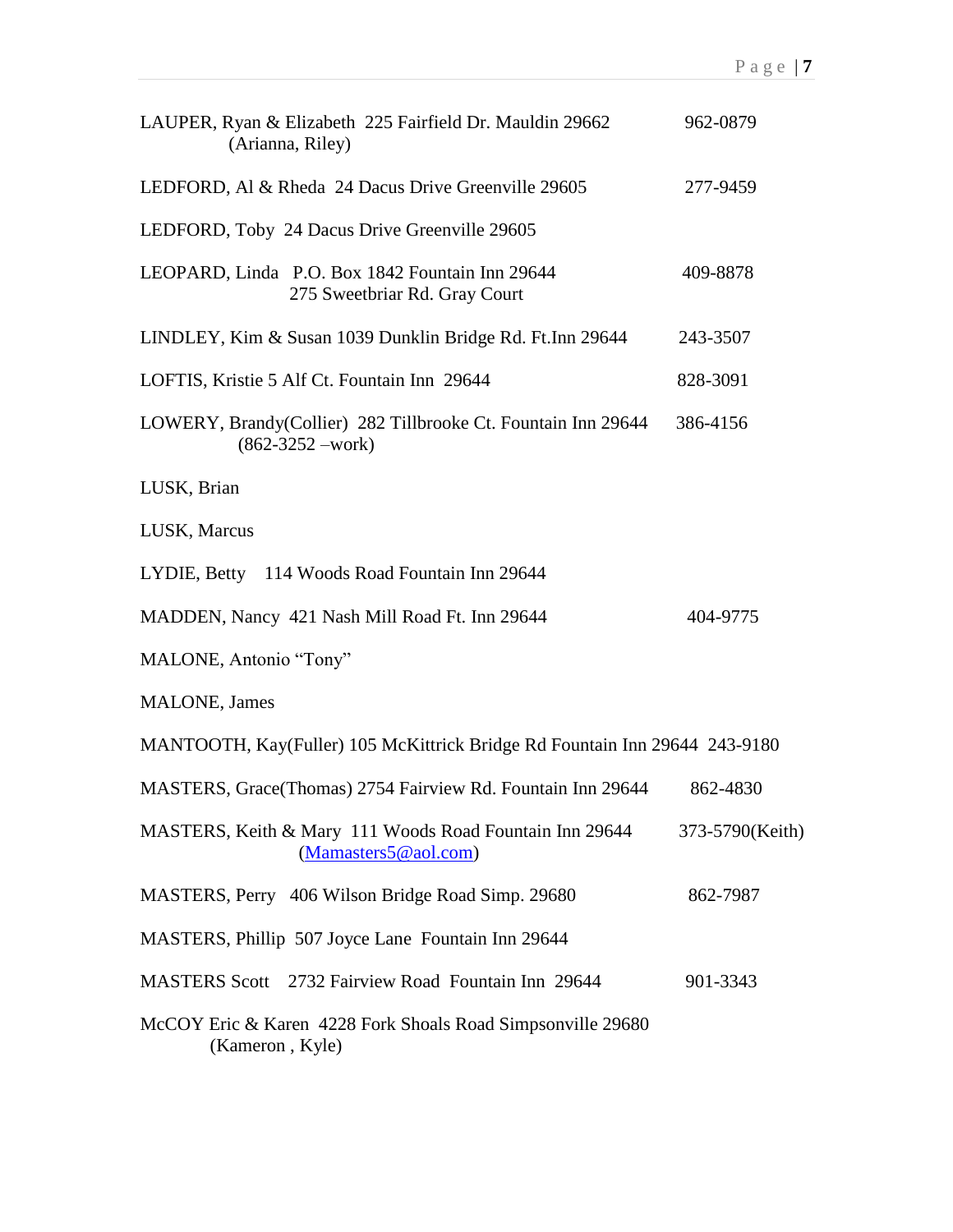| McCOY Robert"Bob"& Deana 1505Dunklin Bridge Rd Honea Path29654 243-2338<br>(Brandon Wolford, Heather)     |          |
|-----------------------------------------------------------------------------------------------------------|----------|
| McDONALD Zach & Cher 512 Nash Mill Road Ft.Inn 29644<br>(Alex, Shelby)                                    | 862-9323 |
| McJUNKIN, Diane(Yates) 190 McKelvey Rd. Pelzer 29669<br>(Caitlyn, Carlton) (Diane 354-2309)               | 243-5286 |
| McLAUGHLIN, Casey 15 Copper Knoll Simpsonville 29680                                                      | 351-9224 |
| McLAUGHLIN, Diane<br>(Ilene, Denise)                                                                      |          |
| MEINDERSMA, Donald & Mary Lou                                                                             | 979-4707 |
| MILLER, Kaye 496 Wynfield Ct. Gray Court 29645<br>(Mason)                                                 | 876-4732 |
| MORELAND, Karen 23 Chells Ct. Fountain Inn 29644<br>$(423-9780$ cell)                                     | 862-1994 |
| MOSTELLA, Geraldine 125 A Woods Rd. Fountain Inn 29644                                                    | 862-3014 |
| NEAL, Derrick & Crystal 16 Meadow Street Lyman SC 29365<br>(Madison Crumpton)                             | 360-8140 |
| NEIL, Elizabeth (Jenkins) 127 Coker Road Fountain Inn 29644                                               |          |
| NELSON, Don<br>290 Berry Road Pelzer 29669                                                                | 243-2876 |
| NEVES, Albert & Sharon 728 Hillside Church Rd. Ft. Inn29644<br>(Abby)                                     | 409-9242 |
| NEVES, Steven & Cheri 819 W. Ridgeway Rd Honea Path 29654<br>$(505-4026)$<br>(Carolyne, Catelyn, Cassidy) | 243-2628 |
| NOONAN, Brian 1138 Dunklin Bridge Rd. Fountain Inn 29644                                                  | 243-4514 |
| NORRIS, Aaron & Willette 347 Woodside Rd. Simpsonville29680                                               | 862-6429 |
| NORRIS Chris 347 Woodside Rd. Simpsonville 29680                                                          | 862-6429 |
| OSBORNE, Janice 2514 Hellams Rd. Gray Court 29645                                                         | 876-5616 |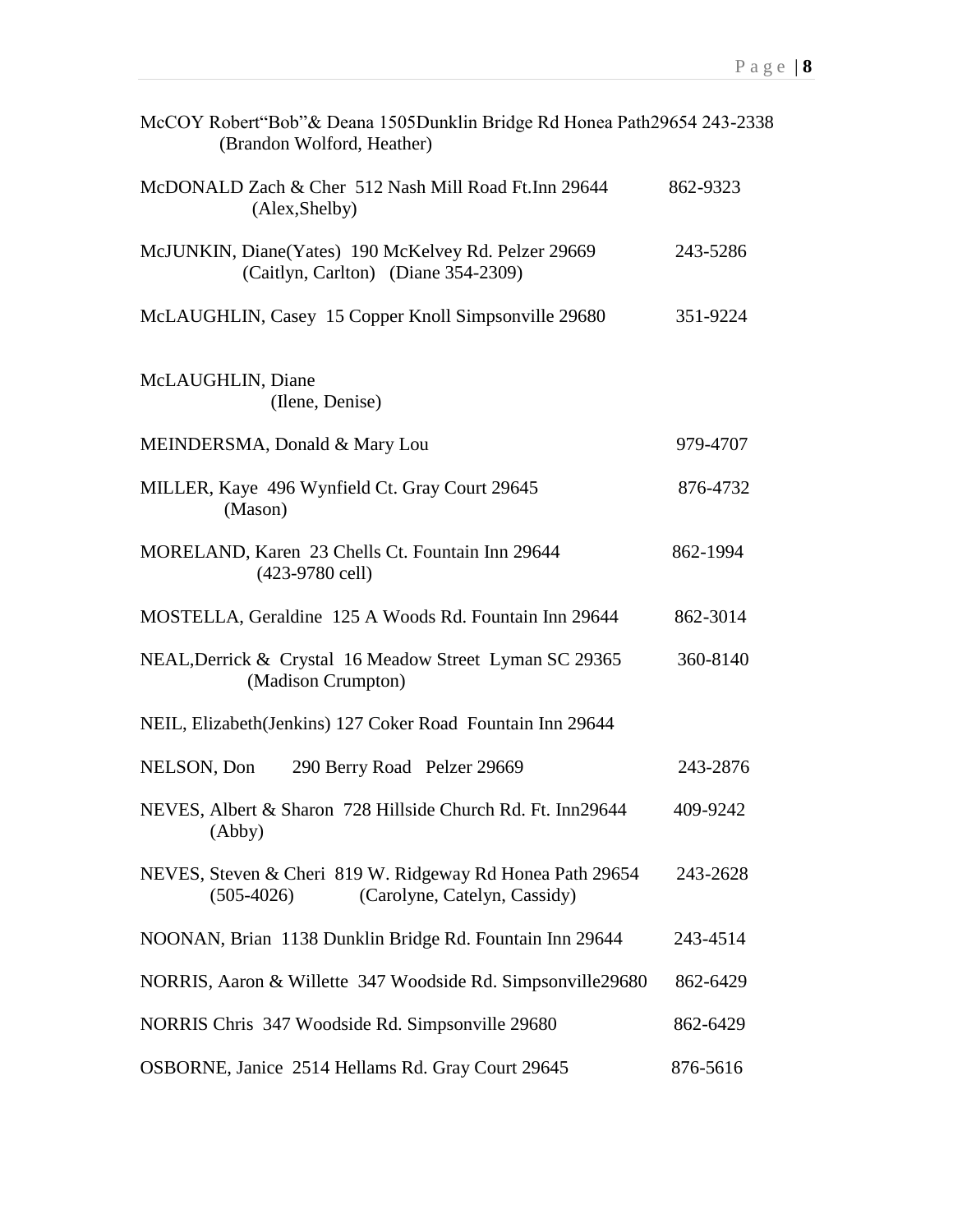| OWENS, Brenda 101 Fourth Street Fountain Inn 29644                                  |          |
|-------------------------------------------------------------------------------------|----------|
| PERRIN, Bobby P.O Box 323 Gray Court 29645<br>(217 Chalet Drive, Gray Court)        |          |
| PERRY, Robert 102 Bonefield Drive Simpsonville 29680                                | 991-8109 |
| PETERS, Becky 282 Tillbrooke Ct. Fountain Inn 29644<br>$(409 - 2650)$               | 408-9279 |
| POORE, Marsha                                                                       |          |
| POORE, Steve & Carol<br>$(640-5942)$                                                |          |
| PRESSLEY, Jennie 200 McKittrick Bridge Rd. Ext.<br>P.O. Box 1552 Fountain Inn 29644 | 862-5141 |
| PRESSLEY, Kevin 37 Greenpond Farm Rd<br>Gray Court 29645<br>(Emma Shay, Clayton)    | 200-3250 |
| PRESSLEY, Larry & Jan 63Greenpond Farm Rd. Gray Court 29645                         | 876-9975 |
| PRESSLEY, Linda (Hedden) 1729 Jones Mill Road Simpsonville 29681                    |          |
| PRESSLEY, Woodrow, Jr. 105 Cherokee Dr. Simpsonville 29680                          | 963-3794 |
| PRICE, Jessica(Stapleton) 134 Fieldmont Circle Simpsonville 29681                   |          |
| PYLES, Tammy (Hendrix/Howard) 570 Stockton Rd. Ft.Inn 29644                         | 363-1745 |
| RECTOR, Al 680 Georgia Road Gray Court 29645                                        |          |
| RECTOR, Mamie 833 Hillside Church Rd Ft.Inn 29644                                   | 862-2897 |
| RICKARD, Stephen & Megan 157 Pendock Lane Piedmont 29673<br>$(630-5642)(871-0117)$  |          |
| RODGERS, Jimmy 1904 McKelvey Rd. Ft. Inn 29644                                      | 862-8854 |
| ROLLINGS, David & Rhonda 1024 Dunklin Bridge Rd. Ft.Inn 29644 243-2272<br>(Emily)   |          |
| ROSADO, Carl 200 Bryson Drive Lot #45 S'ville 29681                                 | 346-8750 |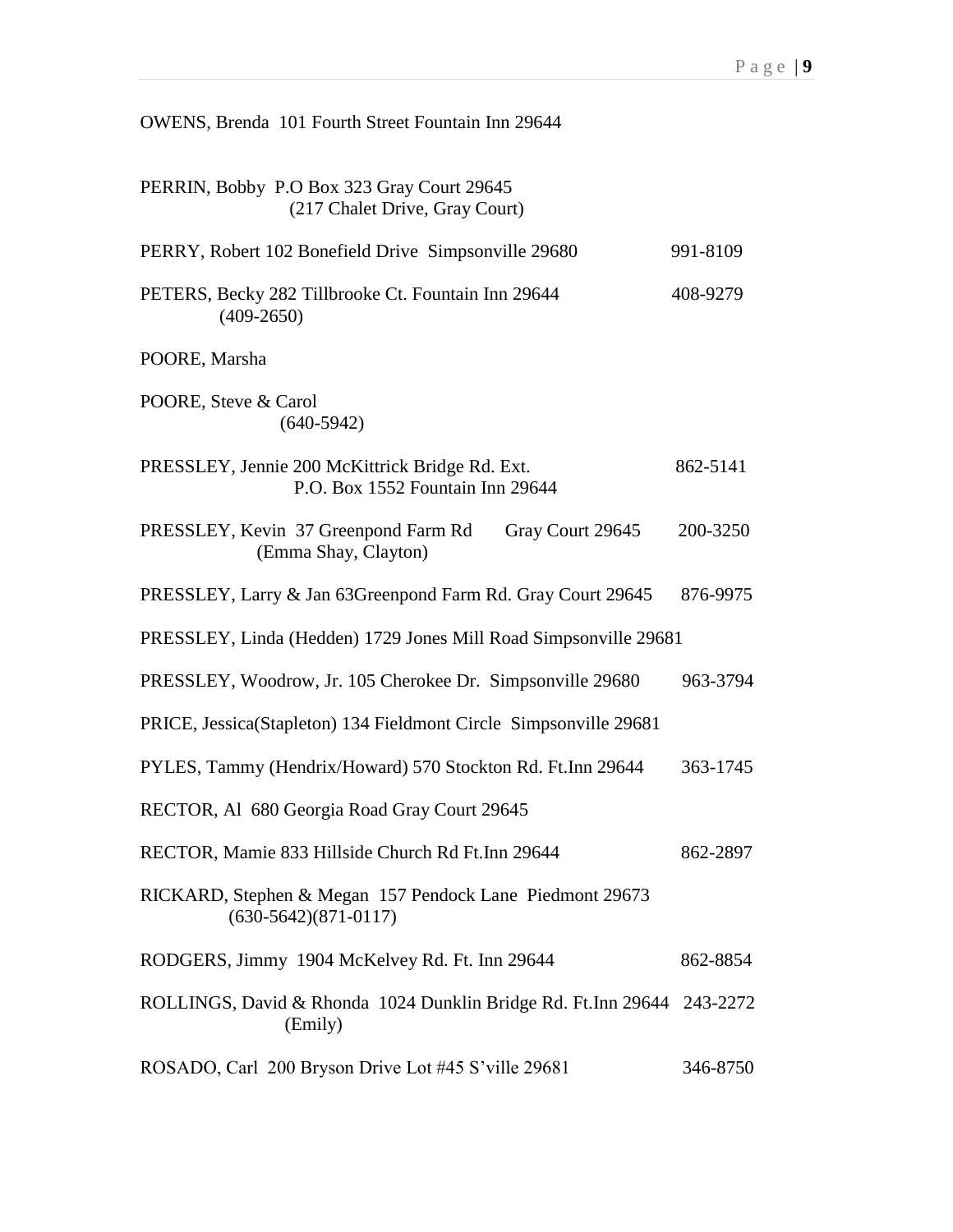## ROSADO, Matthew

| ROSADO, Wayne 329 Hillside Church Rd Ft. Inn 29644                                               | 862-6438 |
|--------------------------------------------------------------------------------------------------|----------|
| RUMFELT, Daniel 412 Bryson Drive Simpsonville 29681                                              | 967-9105 |
| SCOTT, Steven 114 Sprouse Lane Fountain Inn 29644                                                | 409-1214 |
| SELLARS, Sean & Shannon 385 Hillside Church Rd Ft.Inn 29644<br>(John Michael, Ashlyn)            | 884-7471 |
| SIMS, Shelby Jean 898 Dunklin Bridge Rd. Fountain Inn 29644<br>(Britney Taylor, Shelby Sims)     |          |
| SMITH, Angela 121 Nashview Drive Fountain Inn 29644<br>(Cheyenne Osborne)                        | 640-2336 |
| SMITH, Curran 325 Hillside Church Road Fountain Inn 29644                                        | 862-2909 |
| SMITH, Gary 241 Craigo Road Fountain Inn 29644                                                   | 862-9258 |
| SMITH Hannah 13A Camino Lane Simpsonville 29681                                                  |          |
| SMITH, Daisy 509 Hillside Church Rd Fountain Inn 29644                                           | 862-4314 |
| SMITH, Nell 344 Hillside Church Rd. Ft. Inn 29644                                                |          |
| SMITH, Tracy (Kayla Leslie)13A Camino Lane Simpsonville 29681                                    |          |
| SMITH, Wade & Irene 110 Parsons Rd. Fountain Inn 29644                                           | 862-2768 |
| SOUTHERN, Mike & Sherri 120 Watson Rd. Ft.Inn 29644<br>(Megan)                                   | 409-1477 |
| SOUTHERN, William Diamond Health Care 807 SE Main St. Simpsonville 29681                         |          |
| TAYLOR, Frank & Patricia 3 Summer Chase Dr. Simpsonville 29680<br>$(346-3382)(325-2982)$ (Alisa) |          |
| TAYLOR, Joey & Debbie 131 New Shady Grove Church Rd Pelzer 29669                                 | 243-0062 |
| TAYLOR, Rebecca 168 Peden Road Fountain Inn 29644                                                | 862-6839 |
| TERRY, Elizabeth 233 Terry Shop Road Fountain Inn 29644                                          | 862-2762 |
| THOMPSON, Robin 2308 Fairview Rd Ft.Inn 29644                                                    | 862-9838 |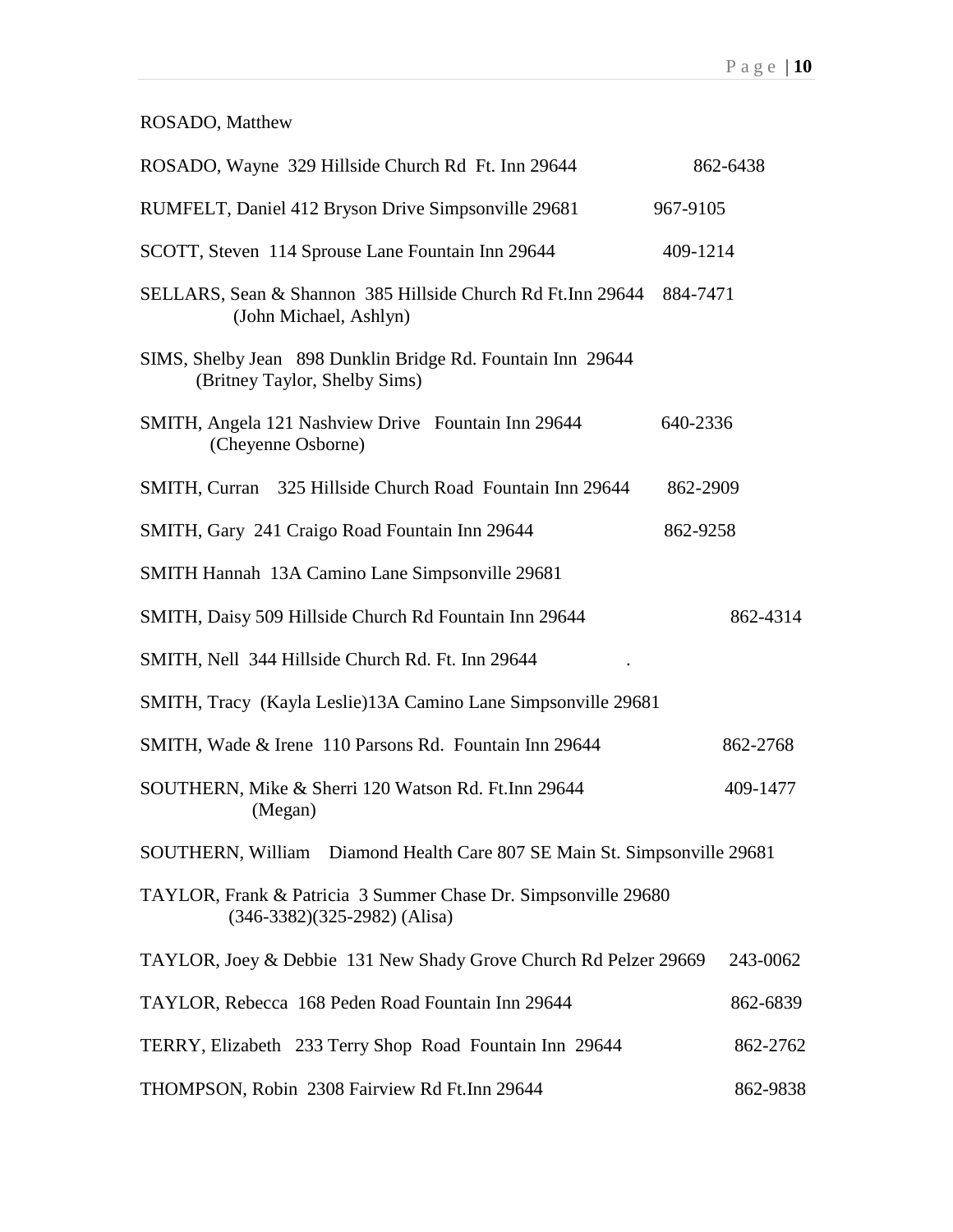| THOMPSON, Wesley & Tracy 463 Terry Rd. Ft. Inn 29644<br>(Megan)                                                      |          |
|----------------------------------------------------------------------------------------------------------------------|----------|
| TINSLEY John & June 824 Knickerbocker Rd Fountain Inn 29644                                                          | 862-9837 |
| TOLBERT, Tim 1360 Wham Lawn Rd. Gray Court 29645                                                                     | 862-0542 |
| TOLLISON, Shirley 426 McKittrick Bridge Rd Fountain Inn 29644                                                        | 862-4311 |
| TOLLISON, Debbie 309 McKittrick Bridge Rd. Ft. Inn29644<br>(Debbie @ Work: 862-1929) (Debbie.tollison@pumpsouth.com) | 862-4482 |
| TOLLISON, Glenn 334 Hillside Church Rd. Ft. Inn 29644                                                                |          |
| TRAYNHAM, Ryan 9 Harvester Lane Fountain Inn 29644                                                                   | 303-8520 |
| TRAYNHAM, Tommy 5691 Greenpond Rd Gray Court 29645                                                                   | 684-7167 |
| TRUSZKOWSKI, Raymond & Caren 3809 Fairview Rd. Ft.Inn 29644                                                          | 575-2525 |
| TUMBLIN, Keith & Brenda 301 Sharondale Lane Simpsonville 29680                                                       | 757-9929 |
| VAUGHN, Frances 115 Iselin Street Simpsonville 29681                                                                 | 962-5159 |
| VELEZ, Debbie 1602 Heritage Club Dr. Greenville 29615                                                                | 284-6998 |
| WALLS, Jason & Mattie 145 Golf Lane Fountain Inn 29644                                                               |          |
| WATKINS, Ken 210 Peden Road Fountain Inn 29644                                                                       | 325-7008 |
| WEATHERS, Barry & Cindy 108 Weathers Dr. Ft.Inn 29644                                                                | 862-4607 |
| WEATHERS, Henry Jr 114 Sugar Creek Lane Greer 29651                                                                  | 244-0327 |
| 707 Woodside Ave. Fountain Inn 29644<br>WILLIS, Donna<br>(Kendall, Tristan)                                          | 884-7393 |
| WILSON, Joshua 421 Nash Mill Rd. Fountain Inn 29644                                                                  | 404-6242 |
| WILSON, Kasey 503 Peden Road Fountain Inn 29644                                                                      | 915-8733 |
| WIMPEY, Josh & Kristin 99 Owens Rd. Piedmont 29673<br>(Lyndsie, Madison, Karlee) (TaBethea Thompson)                 | 845-8467 |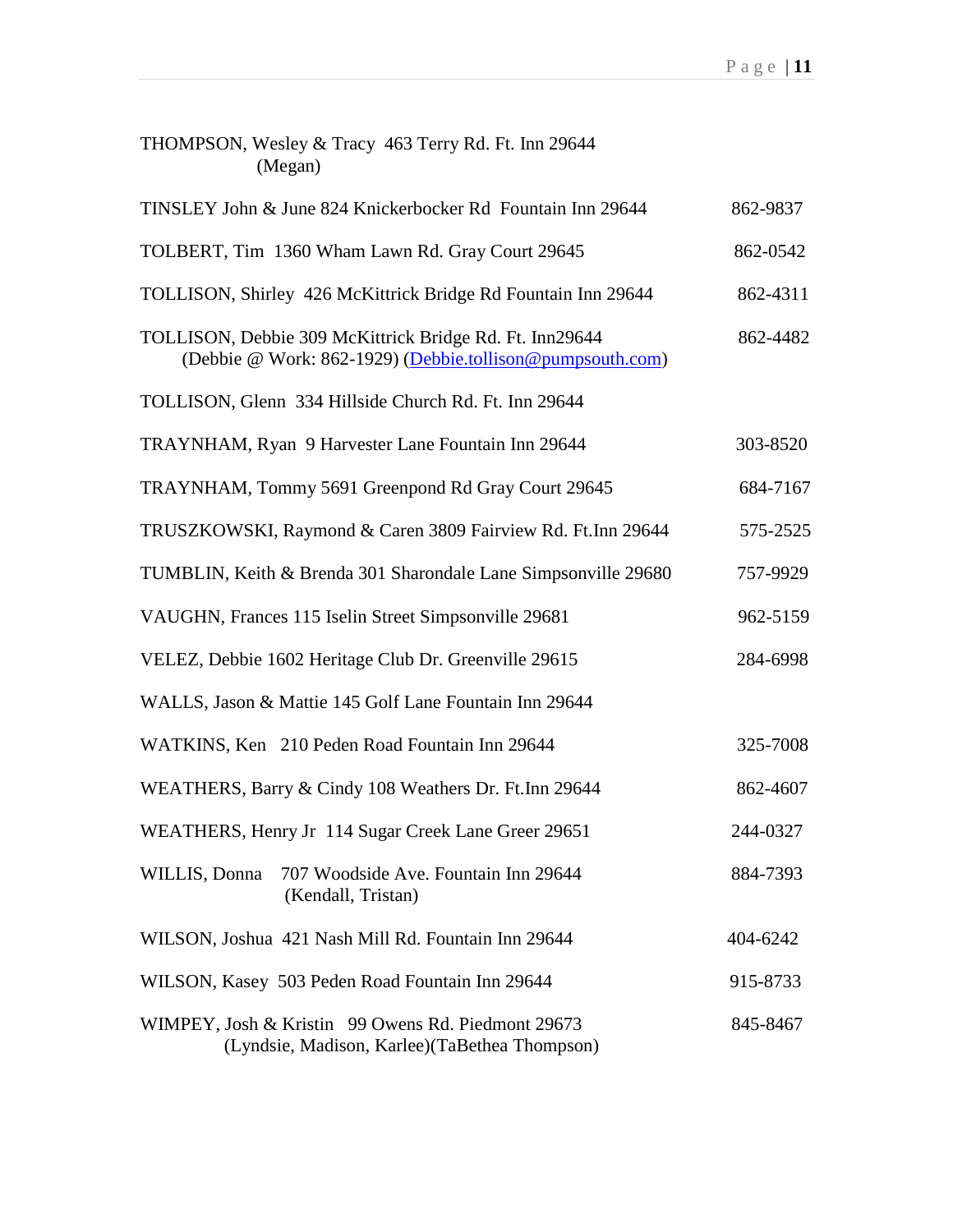| WIMPEY, Roger & Lisa (Woods) 2307 Fairview Rd.<br>(Austin, Savannah) Fountain Inn 29644 | 409-0187 |
|-----------------------------------------------------------------------------------------|----------|
| WOODS, Bill 2576 Hellams Rd. Gray Court 29645                                           | 876-3790 |
| WOODS, Francis 424 McKittrick Bridge Rd. Ext.<br>Fountain Inn 29644                     | 862-4631 |
| WOODS, Lewis & Louise (Lollis) 2301 Fairview Road<br>Fountain Inn 29644                 | 862-3935 |
| WOOTEN, Adam 139 Majestic Court Gray Court 29645                                        | 575-4958 |
| WOOTEN, Jessica 10924 Augusta Rd. Honea Path 29654                                      | 243-0459 |
| WOOTEN, Thea 10924 Augusta Rd. Honea Path 29654                                         | 243-0459 |
| WORLEY, Jeremy 421 Nash Mill Road Fountain Inn 26944                                    | 404-9775 |
| YARBOROUGH, Shannon 100 Blue Ridge Dr. Ft. Inn 29644                                    |          |
| YOUNG, Carol 350 Fairview Church Rd. Ft. Inn 29644                                      | 862-6463 |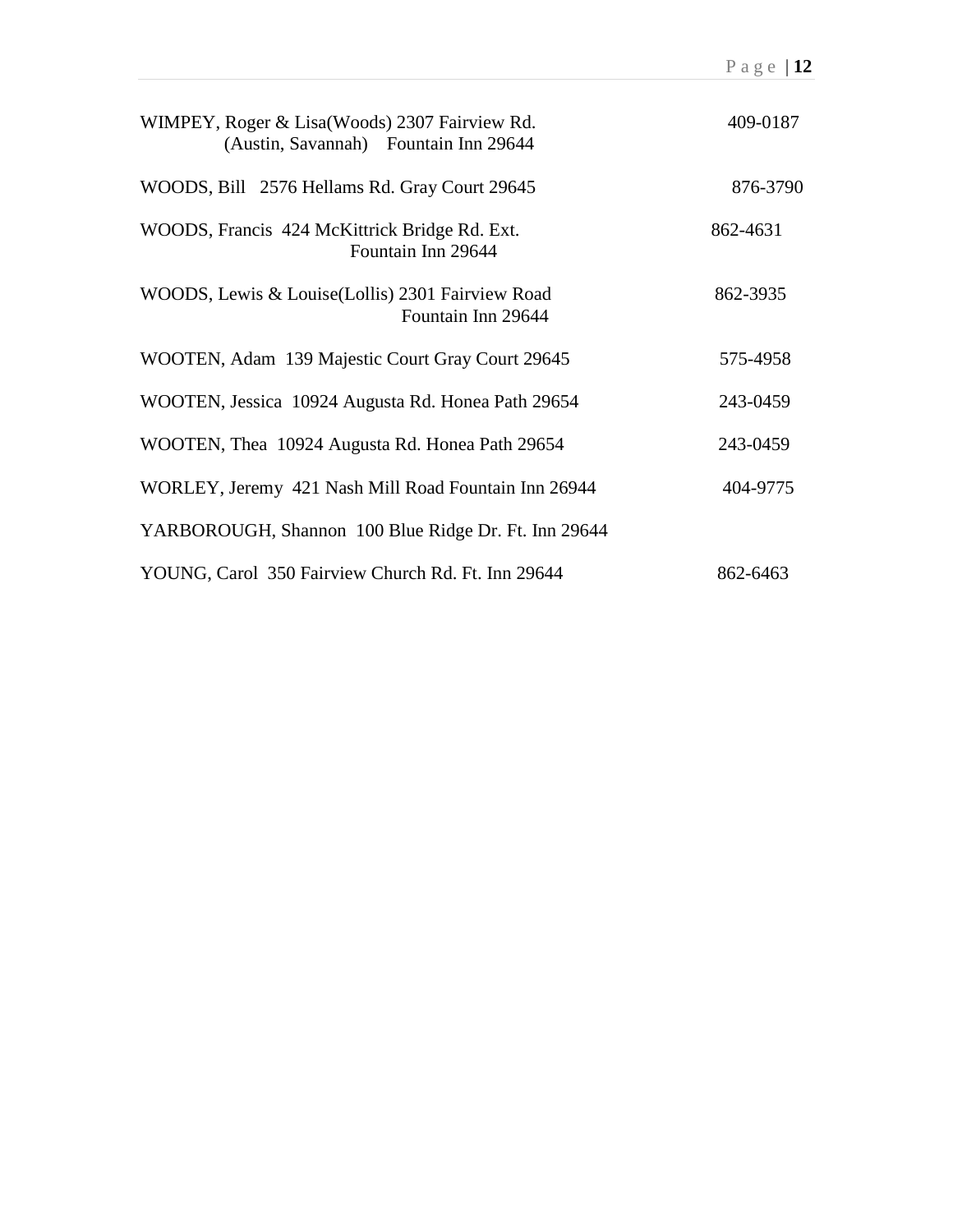## **NON- RESIDENT MEMBERS**

| ADAIR, Randell (Nancy Lollis' Son)321 Sharon Church Rd.<br>Greer 29651      | 801-0744 |  |
|-----------------------------------------------------------------------------|----------|--|
| BAILEY, Lisa 252 Dave Bailey Road Slovilla GA 30216                         |          |  |
| BAILEY, Teresa 252 Dave Bailey Road Slovilla GA 30216                       |          |  |
| BAGWELL, Jimmy & Pat 312 Poplar Springs Road Wahalla SC 29691               |          |  |
| BEAMAN, Donald 218 Cannon Circle Greenville 29607                           | 963-8597 |  |
| BILLINGSLEY, Faith 941 Laurie Lane Columbia SC 29205                        |          |  |
| BLEDSOE, Amanda 78 Ashley Hall Plantation Rd. Apt. A20 Charleston SC 29407  |          |  |
| BLEVINS, Justin 573 E. Darby Road Taylors 29687-6112                        | 895-0829 |  |
| BROOKS, Joshua 169 Long Cane Pelzer SC 29669                                |          |  |
| BROOKS, Macayla 510 Plain View Dr. Lyman SC 29365                           |          |  |
| BURROUGHS, Jody(Hart) 2 Sunrise Drive Taylors SC 29687                      |          |  |
| CARLTON, Brianna 25 Riverbed Road Greenville SC 29605                       | 275-2658 |  |
| COOLEY, David & Lorie 1485 Ballpark Rd Enoree SC 29335                      | 567-6038 |  |
| COLE, Sonja (Masters/Roberts) 528 Long Creek Rd. Robbinsville NC 28771-8169 |          |  |
| CRAIGO, Tony Route 1 Box 201 -B Ware Shoals                                 |          |  |
| DAVES, Holly 2023 Edwards Lake Road Greer SC 29651                          |          |  |
| DAVIS, Dona (Adair) 140 Shady Valley Dr. Woodruff 29388                     | 486-1497 |  |
| DICKERSON, Johnny 201 Antioch Road Easley 29640                             | 650-0252 |  |
| FREEMAN, Kelli (Greene) 210 Willow Leaf Drive Seneca 29672                  | 973-9257 |  |
| FULLER, Richard & Victory 18 Seneca Road Savannah GA 31406                  |          |  |
| HARRISON, Donna Apt. #23209 227 Fair Forest Way<br>Greenville SC 29609      | 631-3784 |  |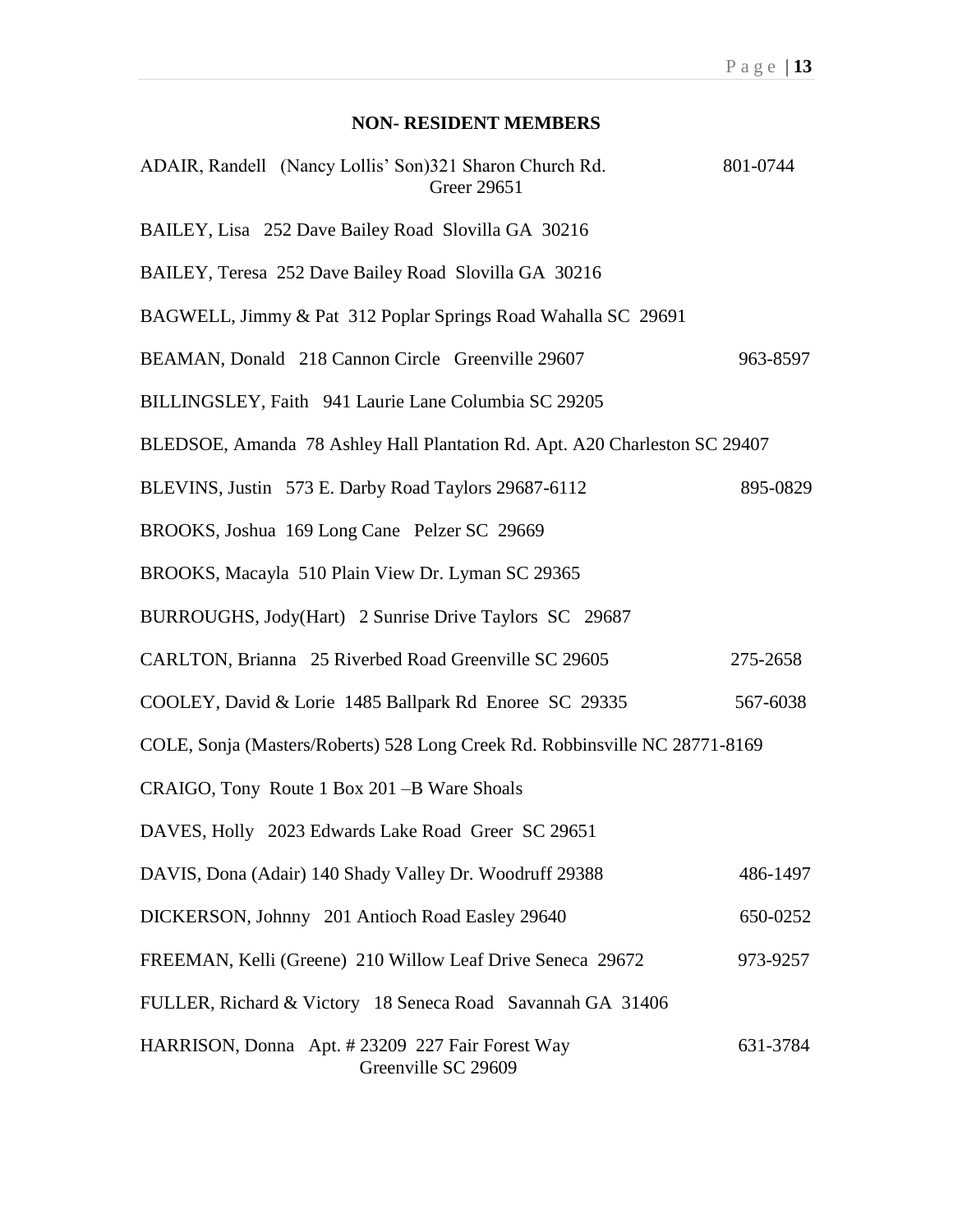| <b>HENDERSON, Brenda Sue 110 Jamison Street Greenville</b>                                                          | 295-1274          |
|---------------------------------------------------------------------------------------------------------------------|-------------------|
| JENNINGS, Aaron L 7 Bradley St. Greenville 29611                                                                    | 269-1780          |
| JOHNSON, Mamie 1201 E. 3 <sup>rd</sup> Ave. Apt. 2 Post Falls Idaho 83854                                           |                   |
| KANE, Christine 205 Lurey St. Laurens SC 29360                                                                      |                   |
| KELLETT, Mike & Jamie 206 Northside Church Rd. Laurens SC 29360<br>(Austin Clayton) Mike 200-6949) (Jamie 200-6541) |                   |
| KELLEY, Marvin 525 East Greer Street Honea Path SC 29654<br>(Brandon 451-8913)                                      |                   |
| KING, Karie 20 Moticello Ave. Greenville SC 29607                                                                   | 298-8098          |
| LANCE, Lucy 4 Kentland Lane Greenville 29611                                                                        | 295-3166          |
| MILLER, Alisa                                                                                                       | $(864)871 - 7762$ |
| PEPPER, Richard 3 Ione Circle Williamston SC 29697                                                                  |                   |
| RHODES, Melissa<br>(Elizabeth, Matthew)                                                                             | 984-2654          |
| RICHARDSON, Matt 104 Helen Street Simpsonville 29681                                                                | 963-8197          |
| ROBERTS, Brandon 528 Long Creek Rd. Robbinsville NC 28771-8169                                                      |                   |
| ROSADO, John 301 White St. Apt. A18 Key West Florida 33040                                                          | 1-305-896-0195    |
| <b>SMITH, James D</b>                                                                                               |                   |
| SMITH, Jonathan 2313 Rolling Green Road Anderson SC 29621                                                           |                   |
| SMITH, Sue 2313 Rolling Green Road Anderson SC 29621                                                                |                   |
| THURSTON, Carl 25 Parker St. Pelzer 29669                                                                           | 947-9986          |
| <b>WALKER, Tony</b>                                                                                                 | 456-2820          |
| WARE, Juanita 230 Larry Drive Greenwood 29649                                                                       |                   |
| WHITAKER, Diane 108 Taylors Rd. Taylors 29687                                                                       |                   |
| WILKES, Debbie 143 Oak Point Liberty 29657                                                                          |                   |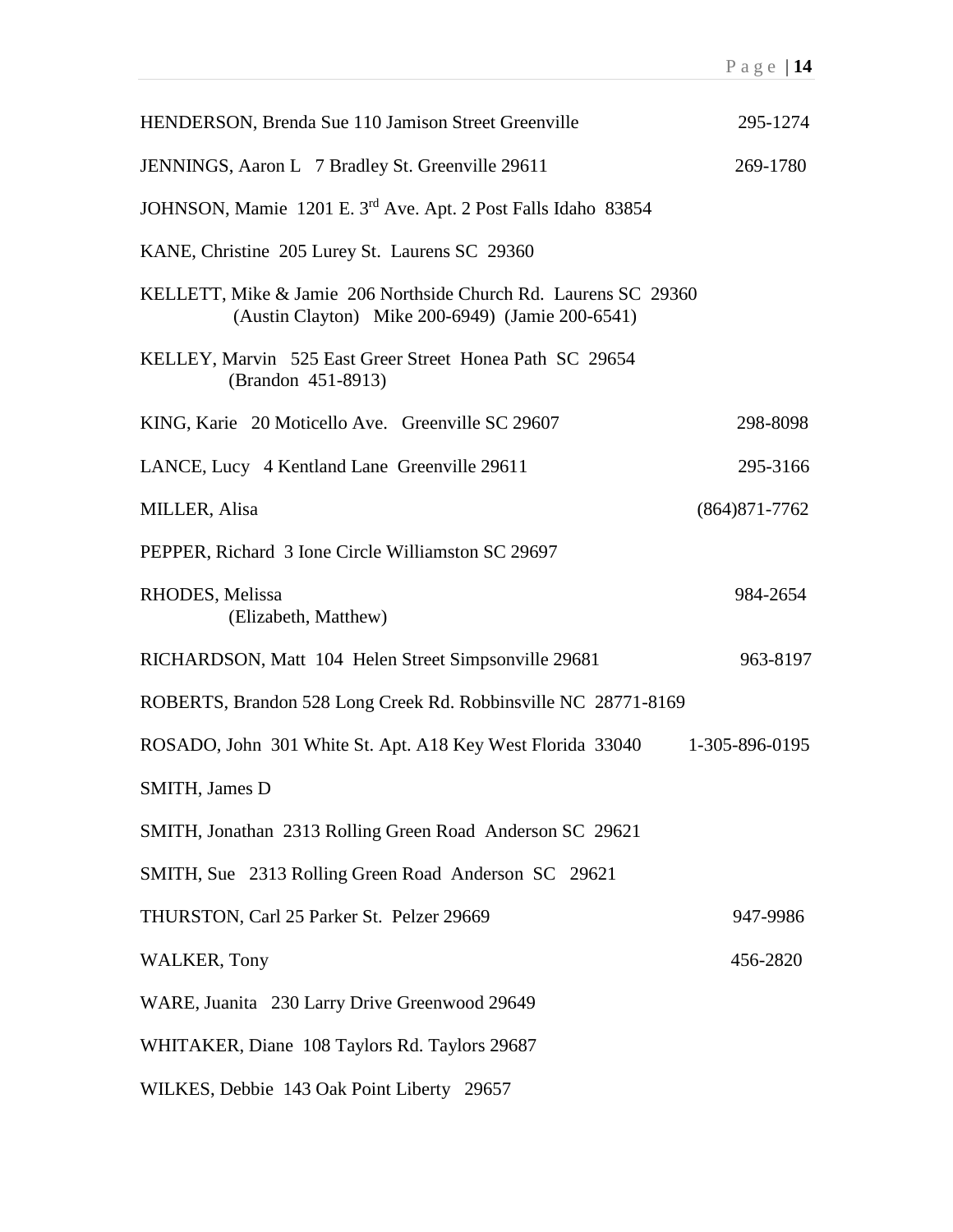| WILLIAMS, Andy & Vickie 3670 Oleander Drive Sumter 29154    |                 |
|-------------------------------------------------------------|-----------------|
| WILLIS, Todd c/o Sandra Clark 801 Pitts Rd Laurens SC 29360 | $(843)437-9933$ |
| WOLOWNIK, Lindsey 207 Marion Street Laurens SC 29360        | 401-0081        |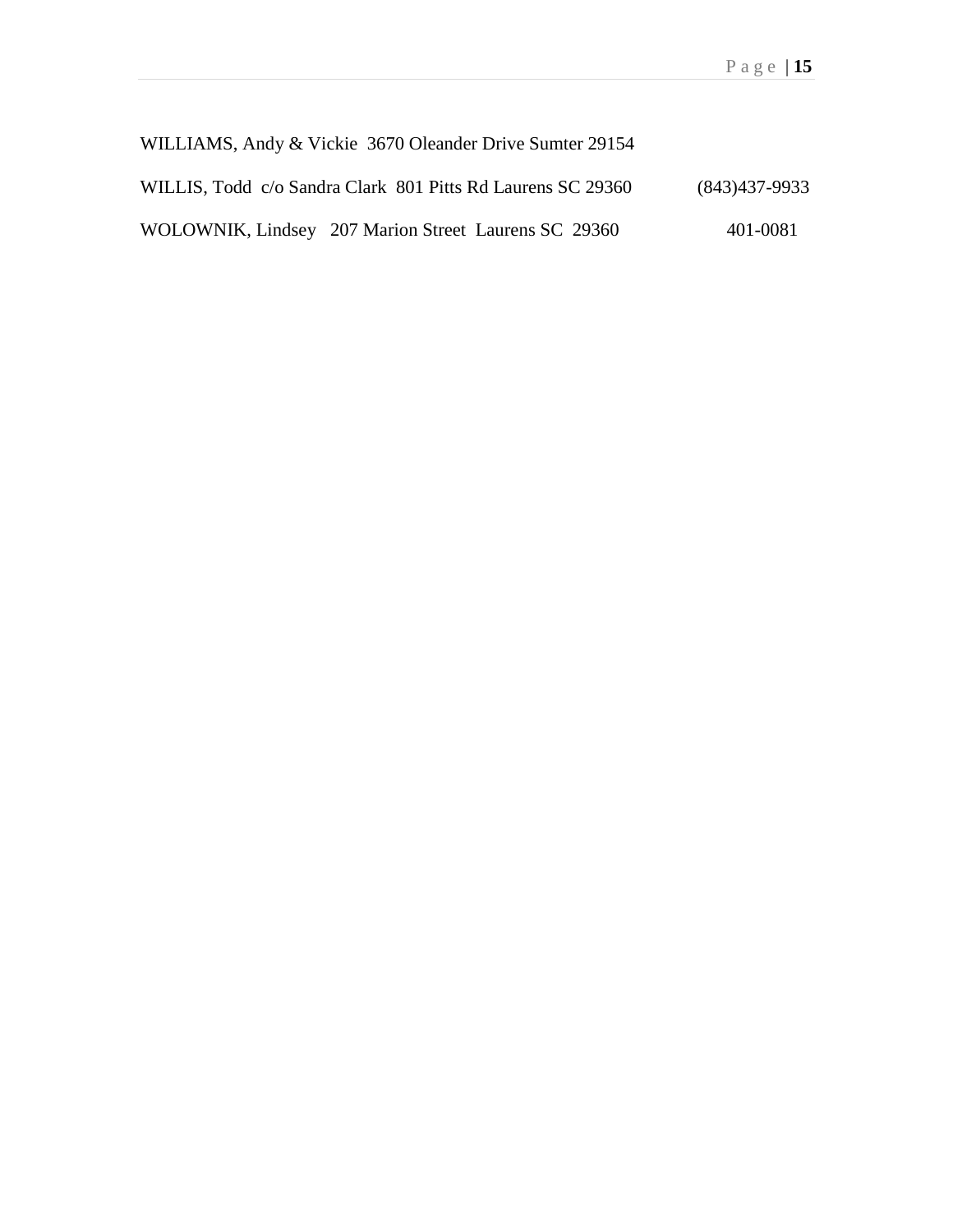|                                           | <b>In-Active Members</b>                 |  |  |
|-------------------------------------------|------------------------------------------|--|--|
| ALEXANDER, Barbara                        |                                          |  |  |
| ALGER, Keith                              |                                          |  |  |
| <b>ASHER, Bob and Sue</b>                 |                                          |  |  |
| AMOS, Linda                               |                                          |  |  |
| BABB, Brenda & Selda Ann Stull            |                                          |  |  |
| BAILEY, Robert "Bobby"                    |                                          |  |  |
| <b>BALLEW, Cori</b>                       |                                          |  |  |
| <b>BARRON, Diedre (Spencer, Trent)</b>    |                                          |  |  |
| <b>BEAMAN, Cindy</b>                      |                                          |  |  |
| <b>BEAMAN, Kim</b>                        |                                          |  |  |
| <b>BEAMAN, Timmy</b>                      |                                          |  |  |
| <b>BOLEMAN, Lisa Marie</b>                |                                          |  |  |
| <b>BOLLER, Alex and Brandon</b>           | Ohio                                     |  |  |
| <b>BRANDON</b> , Amanda                   | Rock Hill                                |  |  |
| <b>BROWN, Kimberly</b>                    | Arizona                                  |  |  |
| <b>BURGESS, Joy</b>                       |                                          |  |  |
| <b>BURNS, Donald and Jean (Henderson)</b> |                                          |  |  |
| CAMPBELL, Stephanie                       |                                          |  |  |
| CANNADY, Michael                          |                                          |  |  |
| <b>CATHCART, Lineette (Ashley)</b>        |                                          |  |  |
| CHEEK, April                              |                                          |  |  |
| COOLEY, Angela                            |                                          |  |  |
|                                           | CORBIN, Ashlee Smith<br>Edmond, Oklahoma |  |  |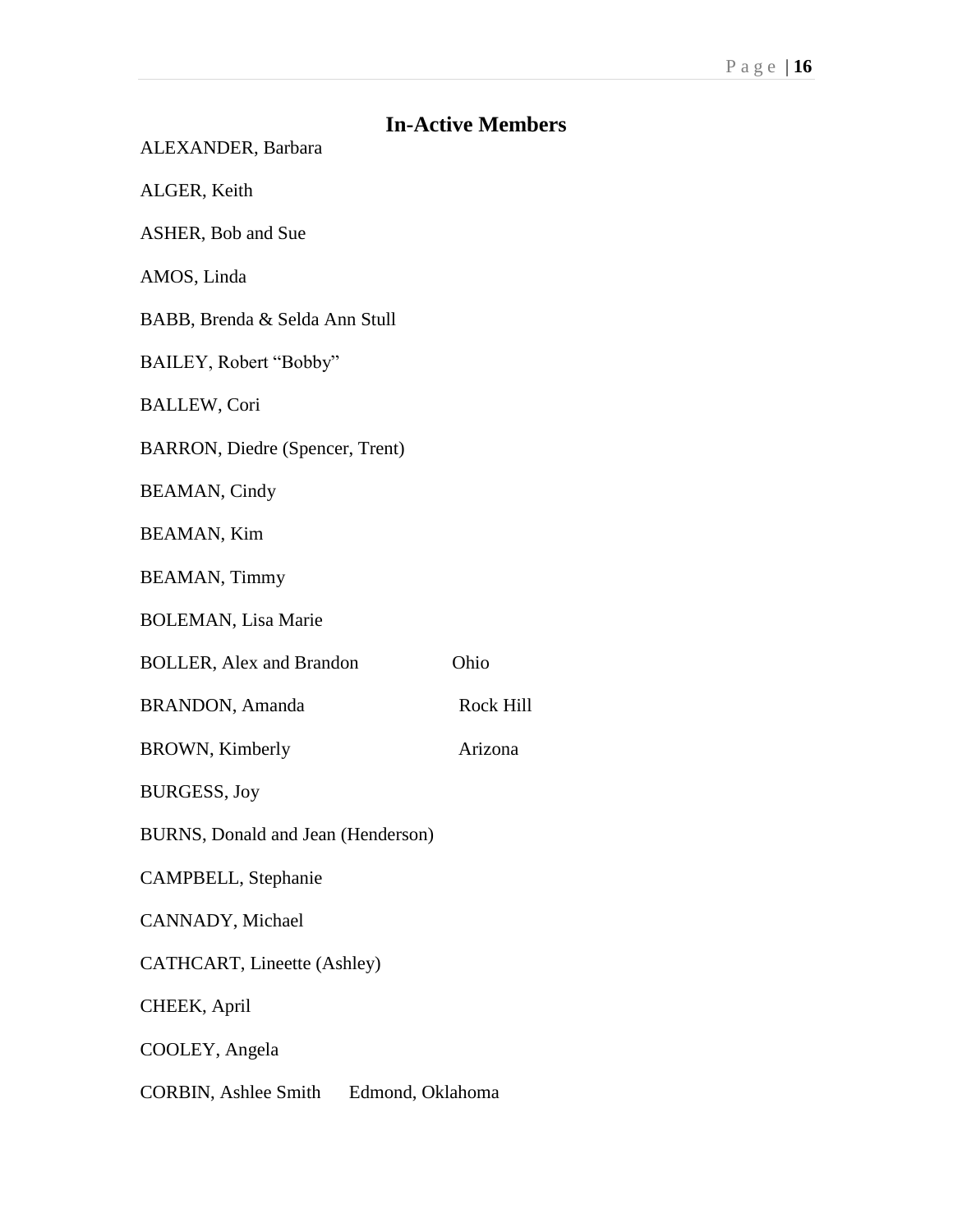CRAIGO, Cindy (Candie)

CRAIGO, Daniel

CRAIGO, Josh 304 Honeysuckle Lan Cobot Arkansas 72023

CRAIGO, Kasey

CRAIGO, Keith Holster, California

CRITZER, Zachary

CROMER, Corey

CURTIS, Dee

CURTIS, Jill

CURTIS, Kelsey

DAVIS, Janet (Burnett)

DEAN, Larry

DEARMAN, Joanne (Sherbert)

DEVOS, Gary

DODD, Vannessa

DUNNAGAN, Retha

DUNNAGAN, Steve

EDWARDS, Janice

FULLER, Harold

FULLER, Neil

FULLER, Paul

FULLER, Shawn

GAMBLE, Winston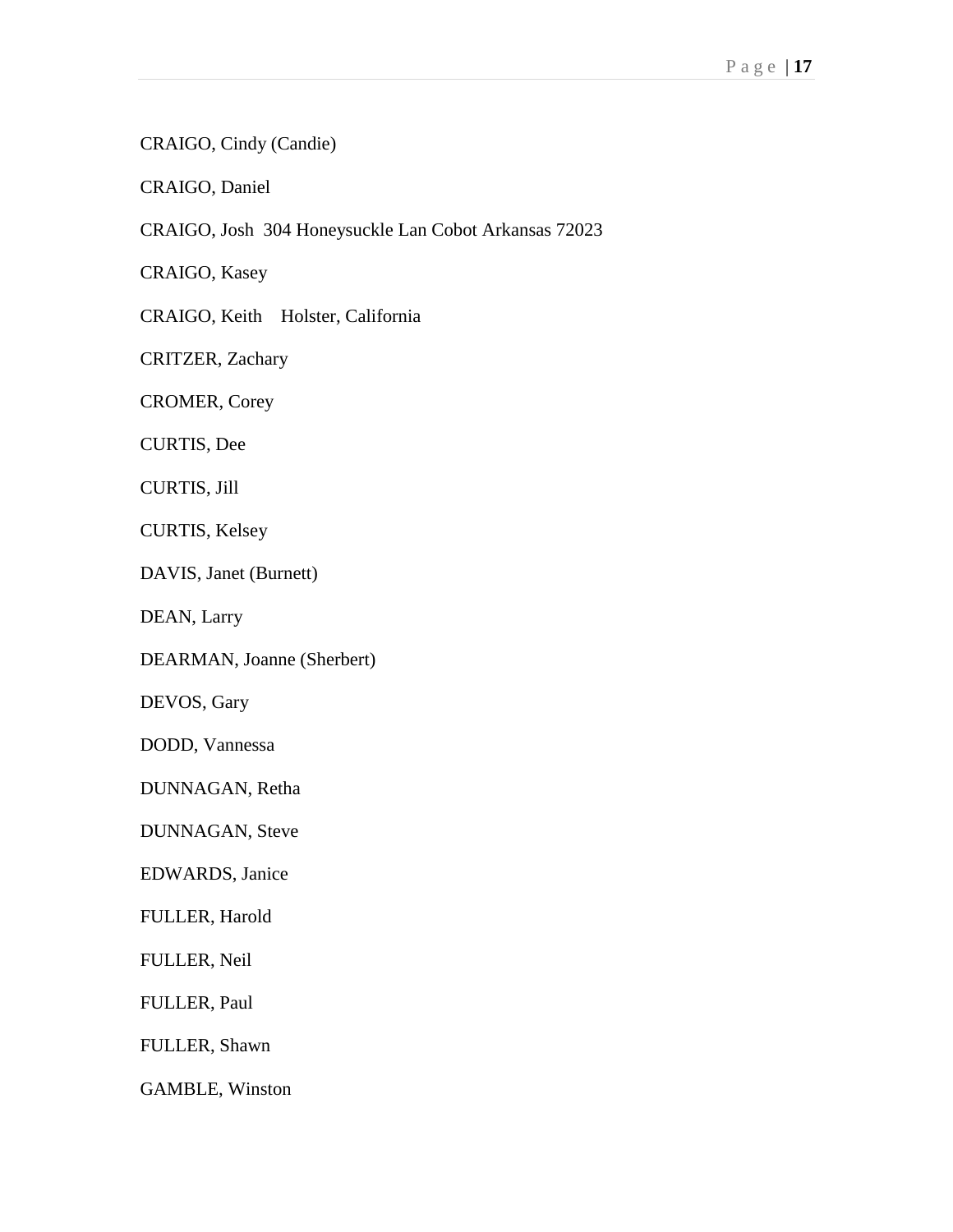GIBSON, Sharon (Fuller)

GILLESPIE, Michael

GOWAN, Timothy Jason

GOWAN, Tameron Jeffrey (TJ)

GRAINGER, Jamie (Katherin)

GRANGER, Charles

GRESHAM, Lisa

HAMBY, Wallace

HAMILTON, Joyce

HANLEY, Megan & Lauren

HATCHER, W. Acey & Sandra(Bagwell)

HEATHERLY, Debra

HENDERSON, Edward

HENDERSON, Grady

HENDERSON, Jeanne

HENDERSON, Michael

HEFFNER, Paige

HOLT, Greg

HOWARD, Charles & Stella (Rice) (Kathryn, James)

HUGHES, Jessica

HUNTSINGER, Hursel Glenn

HUTSCHMEL, Mary Jo (Calvert)

JACOBSON, Debbie (Moore)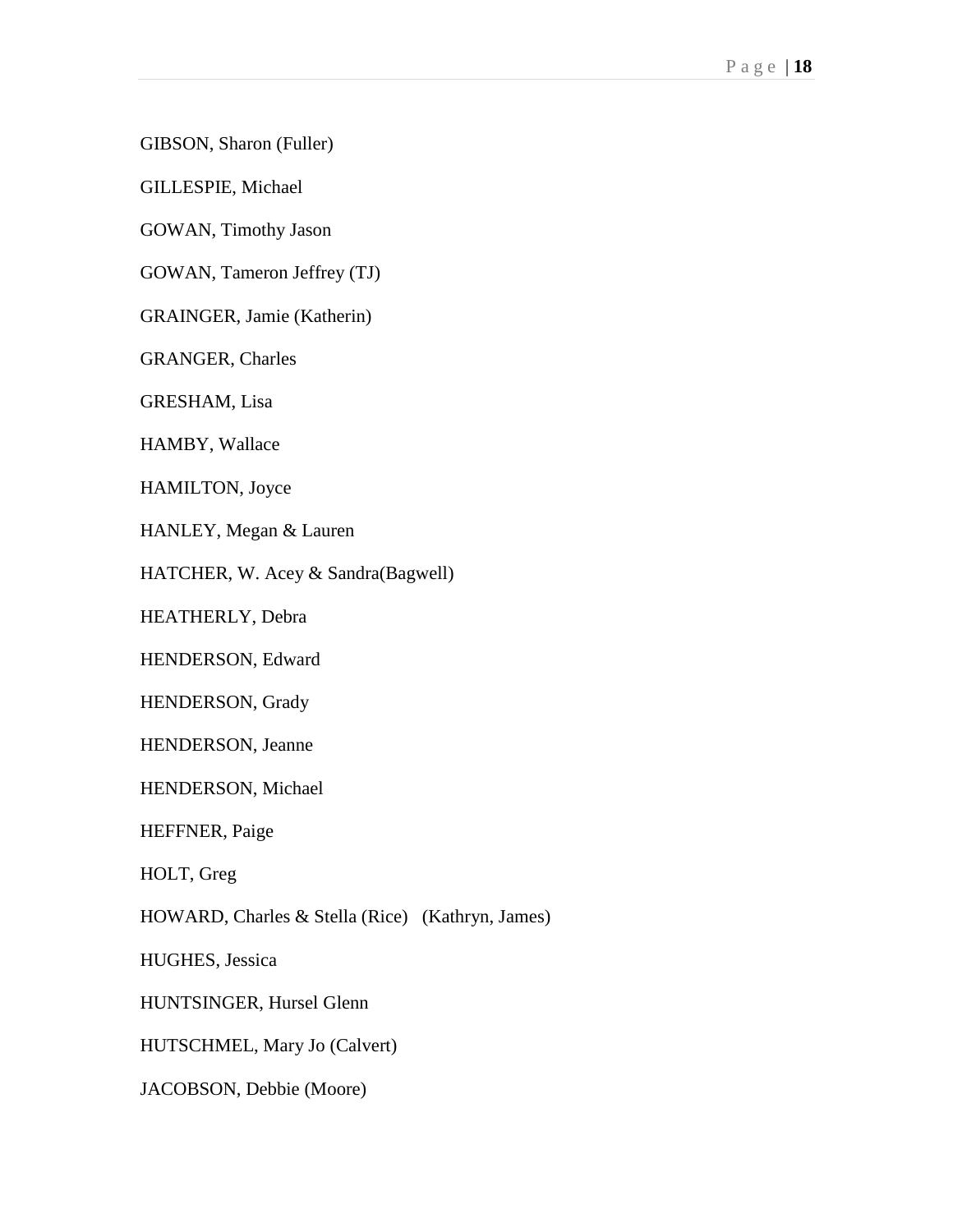JOHANNAS, Kristi

JORDAN, Bruce E.

JORDAN, Larry

KERR, Brian

KERR, Lynda

KERR, Scarlett(Barnes)

LAMBERT, Jason

LAMPRECHT, Carl & Grace

LINDLEY, Josh

LINDLEY, Katrina

LOLLIS, Kenny

LOVELACE, Josh

LUTZA, Mary Cay 253 Tractor Drive Gray Court SC 29645

MALONE, Anthony

MANTOOTH, Ryan

MANTOOTH, Tammy

MARLER, Tiffany

MASTERS, Caleb

MASTERS, Luann

MASTERS, Nick

MASTERS, Pam(Walchs) 136 Birkhall Circle Greenville SC

McDONALD, Michael (Tammy Paces' son)

McDONALD, Robert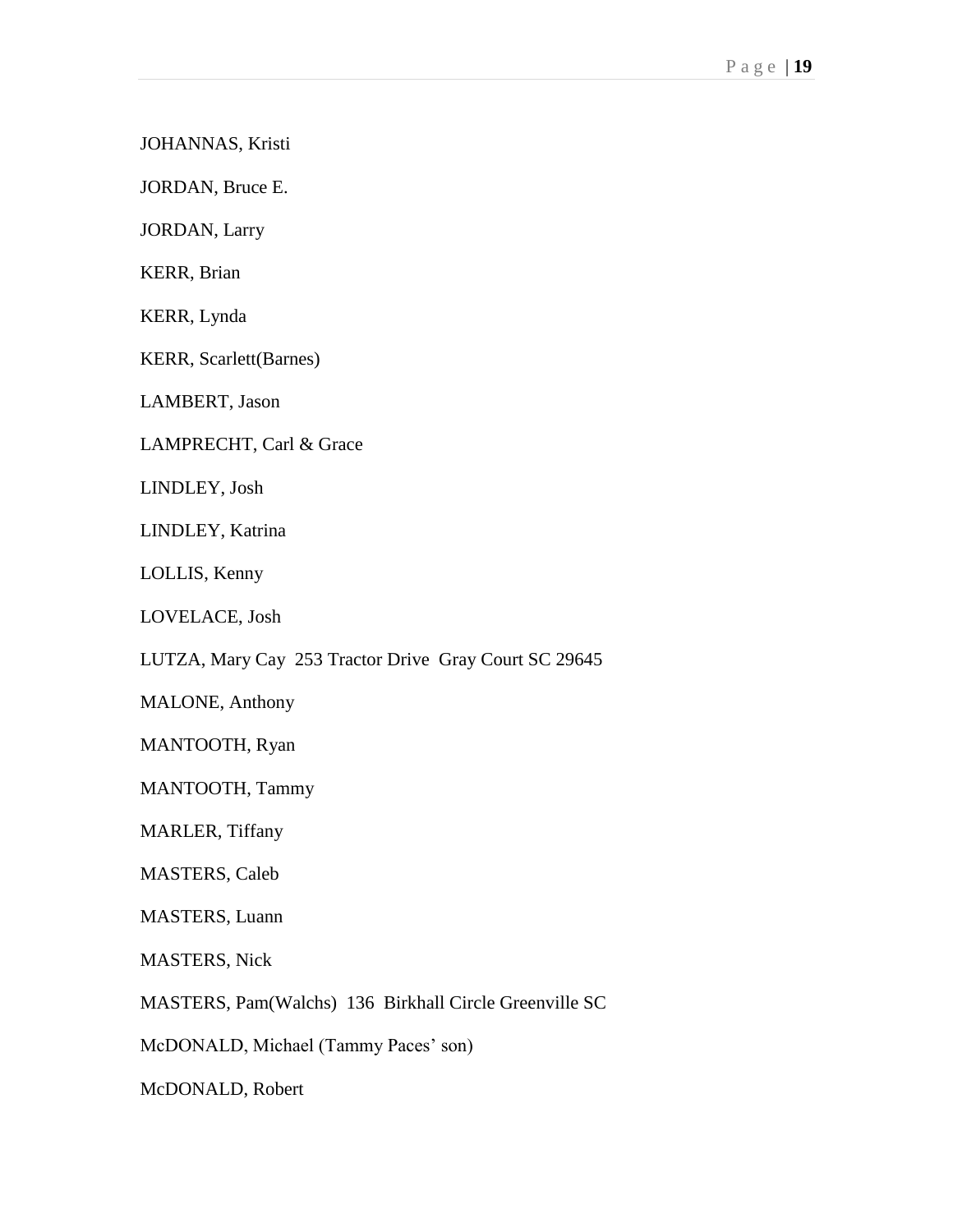McDONALD, Tammy

McGRAW, Jerrica

MERRIMAN, Eva

MILES, Chris

MILES, Haleigh

MINCEY, Brittany

MINCEY, Meghan

MOSCOVIC, Yvonne Jeannie

NEAL, David

OSBORN, Daniel

OSBORNE, Brandon

PACE, Ervin & Tammy (Rhonda & Tori)

PENNINTON, Diane

PITTS, Blair (Miller)

POWELL, Angie (Rector)

POWELL, Ashley Elizabeth

POWELL, Brandon Thomas

POWELL, Timothy Shane

PRICE, Jessica

RASMUSSEN, Ashli

RECTOR, Branden

RECTOR, Michael

RHOADES, Crystal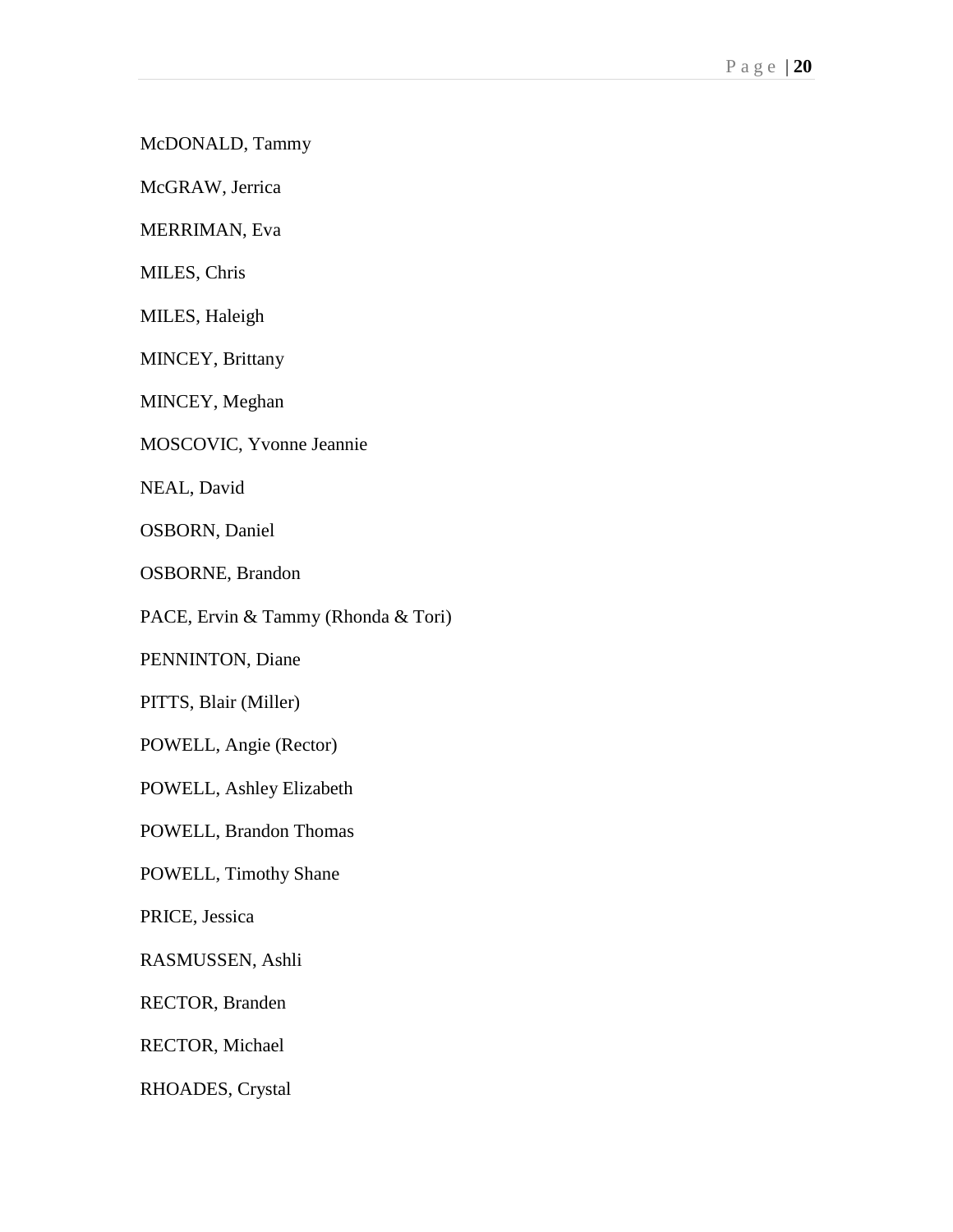ROBERTSON, James

ROSADO, Melanie

SAUNDERS, Brittany (Tollison)

SCOTT, Bryan

SCOTT, Jason

SCOTT, Julie (Waters)

SEIGLER, Connie

SHINAULT, Rusty

SKINNER, Casey

SKIPPER, Natalie

SMITH, Fred

SMITH, Gloria 201 South Moore Road Fountain Inn SC 29644

SMITH, Pat 977 Fairview Church Road Fountain Inn SC 29644

SMITH, Ron

SMITH, Worthy Donald

SOLESBEE, Tiffany (Lisa Fugate's Sister)

SOUTHERN, Michael

STOCKTON, Brandy

STORAY, Ashley

STUTZMAN, Ed, Jr.

TAYLOR, Jason & Melissa

THOMPSON, Rickey

THRASHER, Vickie (Henderson)